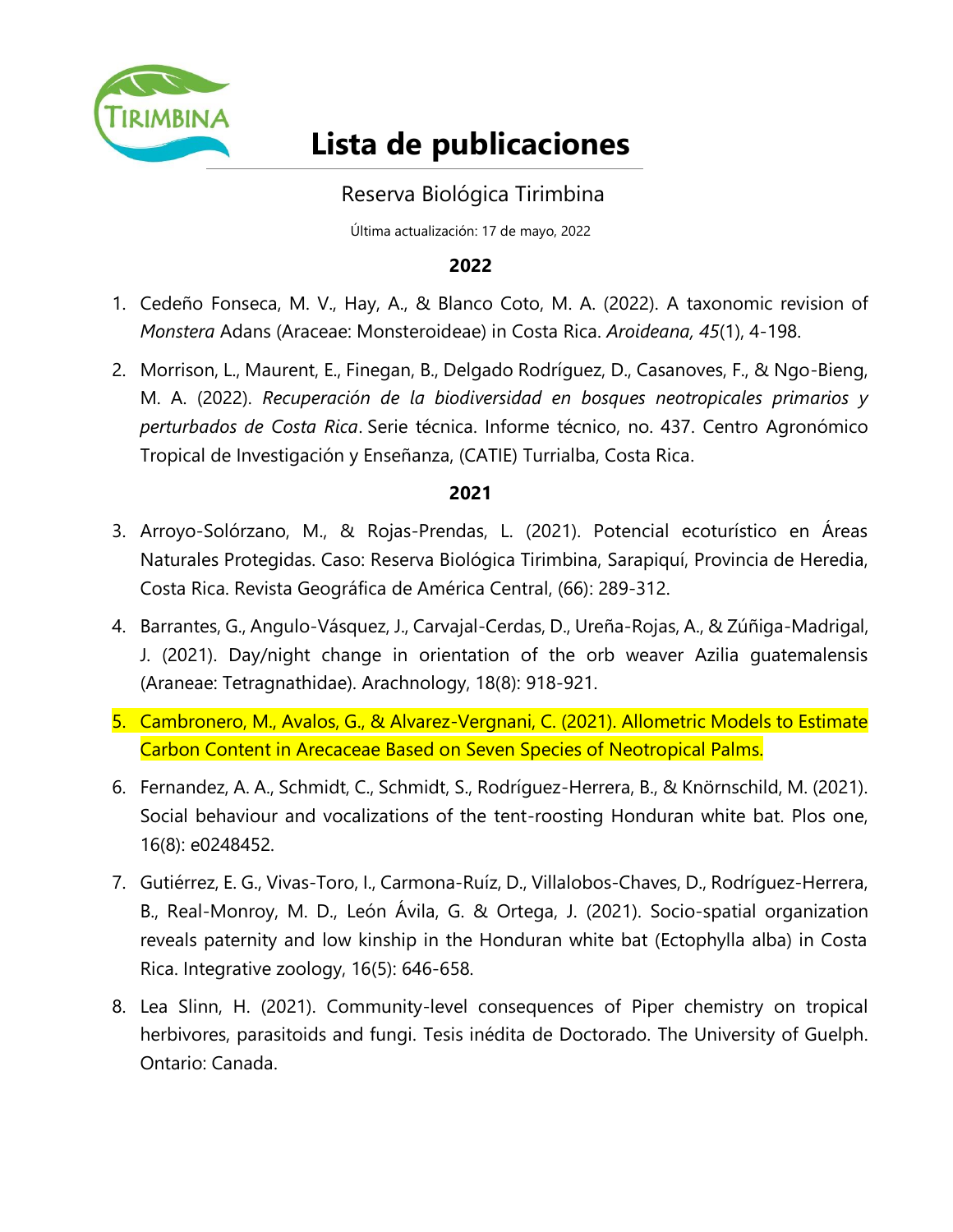- 9. Sandoval, L., Rojas, E., Retana, M., Gutiérrez, I., & Barrantes, G. (2021). Artificial cavities and substrates for cavity-nesting birds in Neotropical urban environments: A novel resource or the last opportunity to breed?. The Wilson Journal of Ornithology, 133(3): 390-397. <https://doi.org/10.1676/19-00140>
- 10. Vivas-Toro, I., Ortega, J., & Baeza, J. A. (2021). The complete mitochondrial genome of the Honduran white bat *Ectophylla alba* (Allen 1982) (Chiroptera: Phyllostomidae). Gene, 802, 145868.

- 11. Alpízar, P., Schneider, J & Tschapka, M. (2020). Bats and bananas: Simplified diet of the néctar-feeding bat *Glossophaga soricina* (Phyllostomidae: Glossophaginae) foraging in Costa Rican banana plantations. Global ecology and conservation, 24 (2020): e01254. <https://doi.org/10.1016/j.gecco.2020.e01254>
- 12. Baskett, C.A., Schroeder, L., Weber, M.G & Schemske, D.W. (2020). Multiple metrics of latitudinal patterns in insect pollination and herbivory for a tropical-temperate congener pair. Ecological Monographs, 90(1), e01397.
- 13. Campos Esquivel, L. (2020). Virulencia de hongos nativos del orden Hypocreales sobre *Bemisia tabaci*, estudio de las condiciones óptimas para el desarrollo de los hongos y registros de moscas blancas silvestres para Costa Rica. Tésis inédita de Maestría. Universidad de Costa Rica. San José: Costa Rica
- 14. Cedeño-Fonseca, M., Flores-Leitón, J.M., Jiménez J.E & López-Mora, M. 2020. Estado de conservación de *Theobroma cacao* en Costa Rica. Phytoneuron. 72: 1–7.
- 15. Hilje, B., Chaves, G., Klank, J., Timmerman, F., Feltham, J., Gillingwater, S., Piraino, T & Rojas, E. 2020. Amphibians and reptiles of the Tirimbina Biological Reserve: a baseline for conservation, research and environmental education in a lowland tropical wet forest in Costa Rica. Check List, 16 (6): 1633-1655.
- 16. Karremans, A., Salguero, G., Bogarín, D., Oses, L & Cedeño-Fonseca, M. Illustrations and studies in Neotropical Orchidaceae: the *Specklinia brighamii* group in Costa Rica. Phytotaxa 447 (1): 016-030.<https://checklist.pensoft.net/article/53857/>
- 17. Klank, J., Chaves, G & Arias, E. Range expansión of the Gulf Coast Toad, Incillus valliceps (Wiegmann, 1833) (Anura, Bufonidae), from Costa Rica. Check List, 16 (3): 753–757. https://checklist.pensoft.net/article/51114/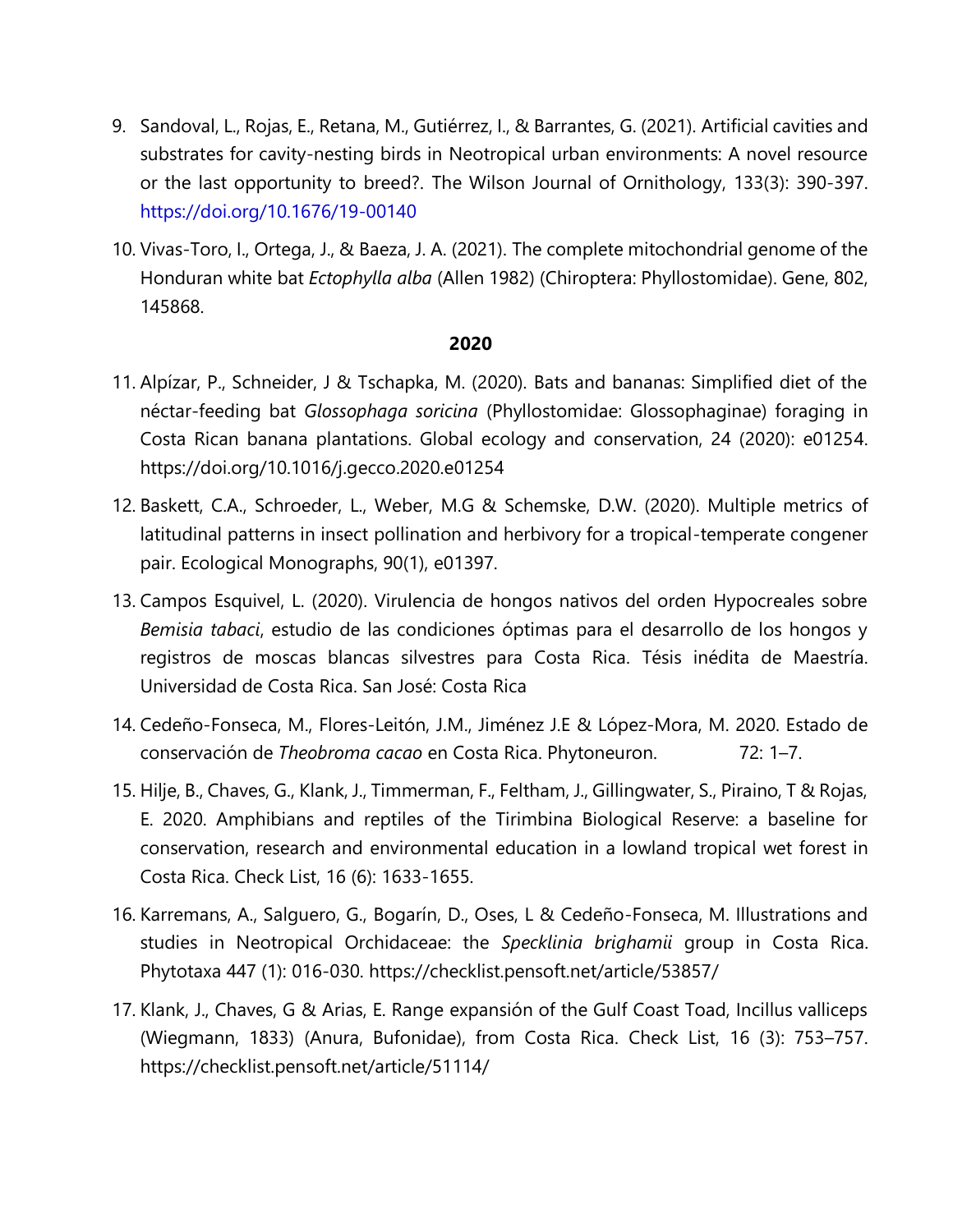- 18. Ortiz-Ross, X., Thompson, M.E., Salicetti-Nelson, E., Vargas-Ramírez, O., Donnelly, M.A. (2020). Ovoposition site selection in Three Glass Frog Species. Copeia 108, No. 2, 2020, 333–340
- 19. Roberti Alves de Almeida, D., Almeyda-Zambrano, A.M., North, E., Wendt, A.L., Foster, P., Wilkinson, B.E, Salk, C., De Almeida Papa, D., Stark, S., Valbuena, R., Bastos, E., Silva, C.A., Santin, P.H., Fagan, M., Meli, P & Chazdon, R. (2020). Detecting successional changes in tropical forest structure using GatorEye drone-borne lidar. Biotropica, 00:1–13.
- 20. Román-Herácleo, J & Springer, M. (2020). First record of *Elga leptostyla* Ris, 1911 (Odonata, Libellulidae) from Costa Rica. Check List 16 (4): 911–914. [https://checklist.pensoft.net/article/53857/.](https://checklist.pensoft.net/article/53857/)
- **21.** Román-Herácleo, J., Novelo-Guitiérrez, R & Springer, M. (2020). First description of the larva of *Psaironeura* base don specimens of *P. angeloi* from Costa Rica (Odonata: Coenagrionidae: Protoneurinae), with a key to the genera of Central American Protoneurinae. International Journal of Odonatology. https://doi.org/10.1080/13887890.2020.1752829
- 22. Sandoval, L., Barrantes, G., Protti-Sánchez, F & García-Rodríguez, A. (2020). Male orientation on vocalization perches could optimaze acoustic signal in anurans. Ethology, 00:1–9. DOI: 10.1111/eth.13097
- 23. Stylman, M., Penz, C. M., & DeVries, P. (2020). Large hind wings enhance gliding performance in ground effect in a Neotropical butterfly (Lepidoptera: Nymphalidae). Annals of the Entomological Society of America, 113(1): 15-22.
- 24. Villegas, S. (2020). First record of a Semiplumbeous Hawk (*Leucopternis semiplumbeus*) preying on a Red-Throated Ant-Tanager (*Habia Fuscicauda*) in Tirimbina Biological Reserve, Costa Rica. El hornero, 35(2): 127-130.

- 25. Alpízar, P., Rodríguez-Herrera, B., & Jung, K. (2019).The effect of local land use on aerial insectivorous bats (Chiroptera) within the two dominating crop types in the Northern-Caribbean lowlands of Costa Rica. PLOS ONE | https://doi.org/10.1371/journal.pone.0210364"
- 26. Araya-Salas, M., Smith-Vidaurre, G., Mennill, D. J., González-Gómez, P. L., Cahill, J., & Wright, T. F. (2019). Social group signatures in hummingbird displays provide evidence of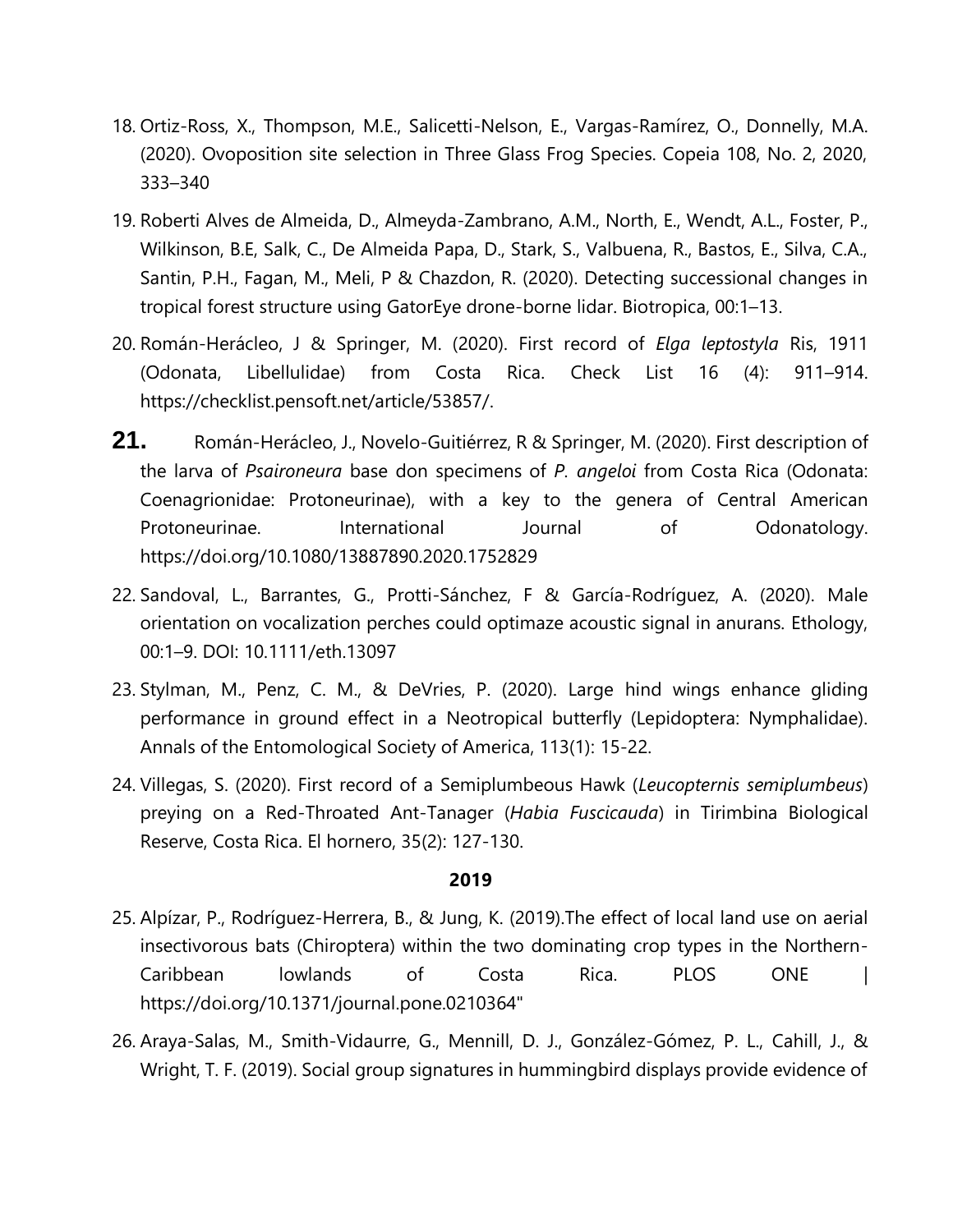co-occurrence of vocal and visual learning. Proceedings of the Royal Society B, 286(1903), 20190666.

- 27. Avalos, G., Gei, M., Ríos, L.D., Fernández-Otárola, M., Cambronero, M., Alvarez-Vergnani, C., Sylvester, O & Rojas, G. Scaling of steam diameter and height allometry in 14 neotropical palm species of different forest strata. Oecologia. https://doi.org/10.1007/s00442-019-04452-7
- 28. Baskett, C. A., Schroeder, L., Weber, M. G., & Schemske, D. W. Multiple metrics of latitudinal patterns in insect pollination and herbivory for a tropical-temperate congener pair. Ecological Monographs.
- 29. Bittar, C., Machado, R. R. G., Comelis, M. T., Bueno, L. M., Beguelini, M. R., Morielle-Versute, E., ... & Rahal, P. (2019). Alphacoronavirus Detection in Lungs, Liver, and Intestines of Bats from Brazil. Microbial ecology, 1-10.
- 30. Cossel, J.O., Twining J.E., Di Stefani, K.L., O´Brien, A., Reich, A.S & Sandoval-Alanis, J. (2019). Vocalizations of five species of frogs in the *Craugastor podiciferus* group (Anura: Craugastoridae) from Costa Rica. Herpetological Conservation and Biology 14(1):235–249
- 31. Gessinger, G., Gonzalez-Terrazas, T. P., Page, R. A., Jung, K., & Tschapka, M. (2019). Unusual echolocation behaviour of the common sword-nosed bat *Lonchorhina aurita*: an adaptation to aerial insectivory in a phyllostomid bat?. Royal Society open science, 6(7), 182165.
- 32. Ley-López, J. M., González, J., & Hanson, P. E. (2019). Plants and gall hosts of the Tirimbina Biological Reserve, Sarapiqui, Costa Rica: Combining field sampling with herbarium records. Revista de Biología Tropical, 67(2 SUPL), S212-S227.
- 33. Nice, C. C., Fordyce, J. A., Bell, K. L., Forister, M. L., Gompert, Z., & DeVries, P. J. (2019). Vertical differentiation in tropical forest butterflies: a novel mechanism generating insect diversity?. Biology Letters, 15(1), 20180723.
- 34. Ripperger, S. P., Rehse, S., Wacker, S., Kalko, E. K., Schulz, S., Rodriguez-Herrera, B., & Ayasse, M. (2019). Nocturnal scent in a 'bird-fig': A cue to attract bats as additional dispersers?. PloS one, 14(8).
- 35. Rodríguez-Herrera, B., Arroyo-Cabrales, J., & Medellín, R. A. (2019). Hanging out in tents: social structure, group stability, male behavior, and their implications for the mating system of Ectophylla alba (Chiroptera: Phyllostomidae). Mammal Research, 64(1), 11-17.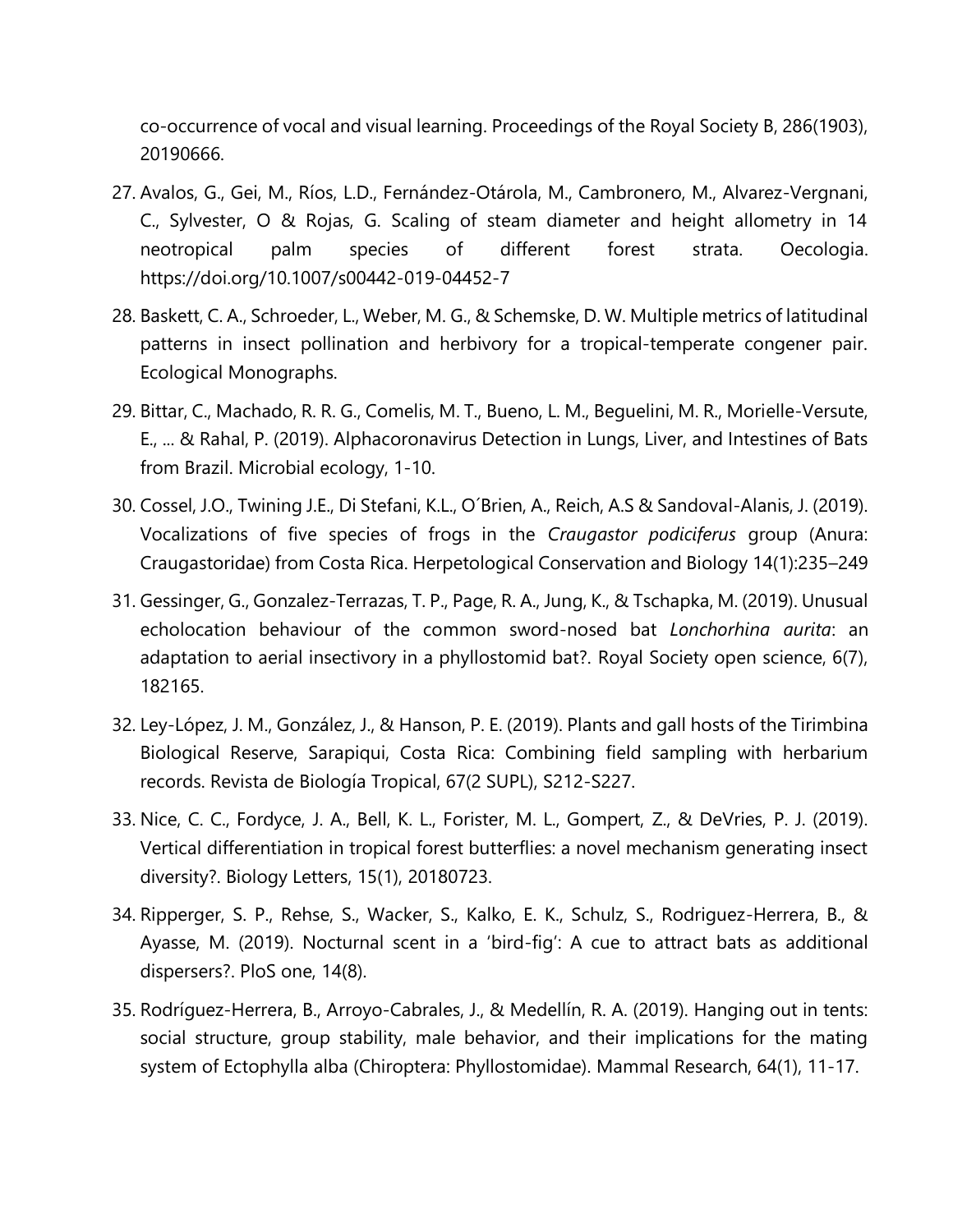- 36. Rodríguez-Herrera, B., Rodríguez, P., Watson, W., McCracken, G. F., Medellín, R. A., & Galván, I. (2019). Sexual dichromatism and condition-dependence in the skin of a bat. Journal of Mammalogy, 100(2), 299-307.
- 37. Román-Herácleo, J., Springer, M & Novelo-Guitiérrez, R. (2019). Descriptions of the larvae of *Acanthagrion speculum* and *A. trilobatum* from Costa Rica (Odonata: Coenagrionidae). Zootaxa, 4624 (2): 219–229.
- 38. Stylman, M. (2019). Enlarged hind wings of the Neotropical butterfly Pierella helvina (Nymphalidae) enhance gliding flight performance in ground effect.
- 39. Zumbado‐Ulate, H., García‐Rodríguez, A., Vredenburg, V. T., & Searle, C. (2019). Infection with Batrachochytrium dendrobatidis is common in tropical lowland habitats: Implications for amphibian conservation. Ecology and evolution, 9(8), 4917-4930.

- 40. Barrantes, G., Segura-Hernández, L., Solano-Brenes, D., & Hanson, P. (2018). When a little is enough: cocoon web of Kapogea cyrtophoroides (Araneae: Araneidae) induced by Hymenoepimecis heidyae (Ichneumonidae: Pimplinae). Arachnologische Mitteilungen: Arachnology Letters [Note: Arachnology Letters is the subtitle], 55(1), 30-35.
- 41. Cambronero, M., Avalos, G., & Alvarez-Vergnani, C. (In press). Variation in the Carbon Fraction of Seven Neotropical Palm Species of Different Forest Strata. PALMS.
- 42. [Chacón, I. A., DeVries, P. J. & Penz, C. M. \(2018\). Description of a new subspecies of Cunizza](https://bioone.org/journals/the-journal-of-the-lepidopterists-society/volume-72/issue-2/lepi.v72i2.a4/Description-of-a-New-Subspecies-of-iCunizza-hirlanda-i-Pieridae/10.18473/lepi.v72i2.a4.short)  [hirlanda \(Pieridae: Anthocharidini\) from Costa Rica. Journal of the Lepidopterists´ Society,](https://bioone.org/journals/the-journal-of-the-lepidopterists-society/volume-72/issue-2/lepi.v72i2.a4/Description-of-a-New-Subspecies-of-iCunizza-hirlanda-i-Pieridae/10.18473/lepi.v72i2.a4.short)  [72, 121-126.](https://bioone.org/journals/the-journal-of-the-lepidopterists-society/volume-72/issue-2/lepi.v72i2.a4/Description-of-a-New-Subspecies-of-iCunizza-hirlanda-i-Pieridae/10.18473/lepi.v72i2.a4.short)
- 43. Dias, F. M. S., Janzen, D., Hallwachs, W., Chacón, I., Willmott, K., Ortiz-Acevedo, E., ... & Casagrande, M. M. (2018). DNA barcodes uncover hidden taxonomic diversity behind the variable wing patterns in the Neotropical butterfly genus Zaretis (Lepidoptera: Nymphalidae: Charaxinae). Zoological Journal of the Linnean Society, 185(1), 132-192.
- 44. Gagné, R. J., Ley-López, J. M., & Hanson, P. (2018). First New World Record of a Gall Midge from Palms: A New Species of Contarinia (Diptera: Cecidomyiidae) from Geonoma cuneata in Costa Rica. Entomological Society of Washington, 120, 51-61.
- 45. Garita-Alvarado, C. A., Barluenga, M., & Ornelas-García, C. P. (2018). Parallel evolution of morphs of Astyanax species (Teleostei: Characidae) in México and Central America. Biological Journal of the Linnean Society, 124(4), 706-717.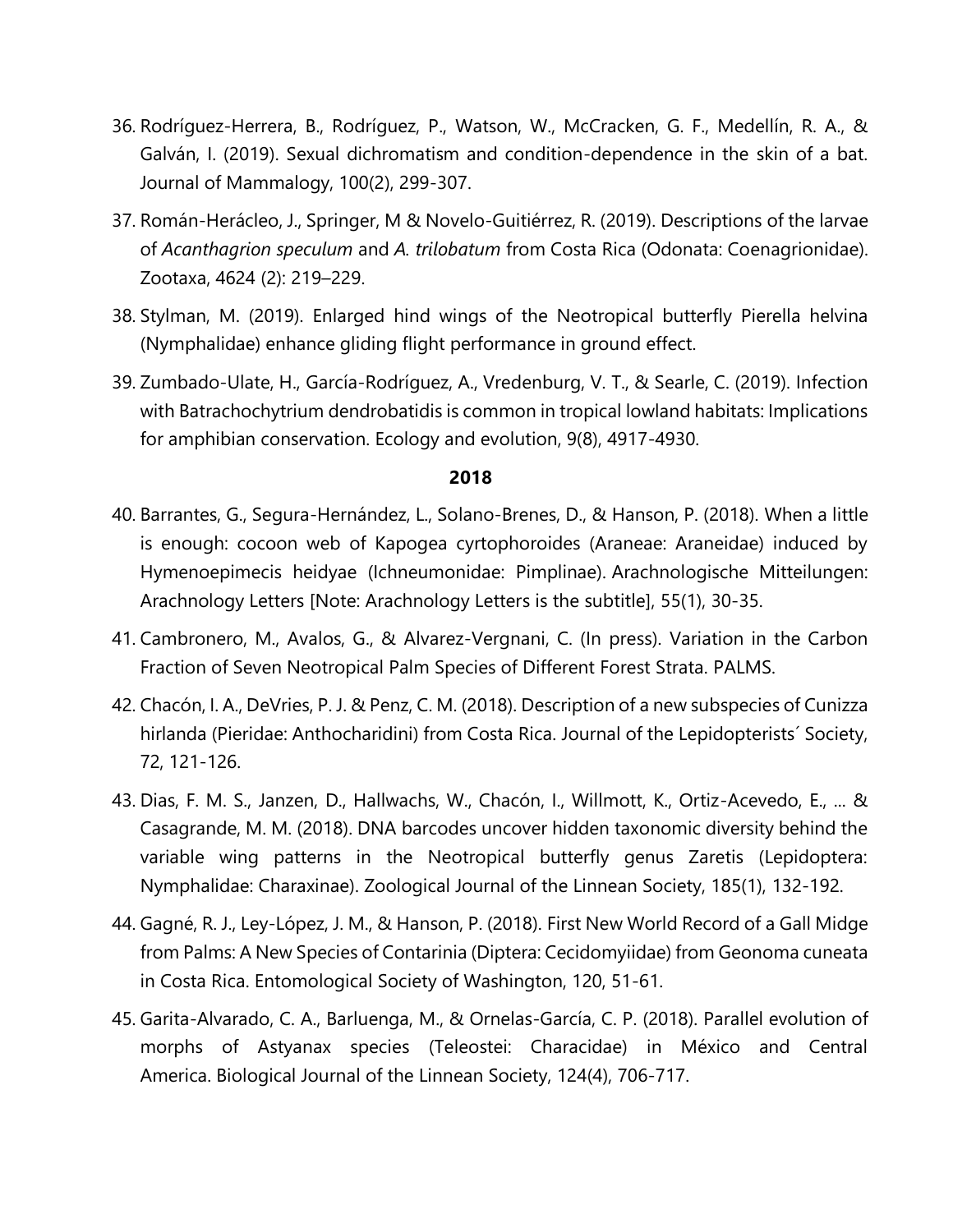- 46. Lapinski, W., & Tschapka. (2018). Vertical distribution of wandering spiders in Central America. Journal of Arachnology, 46, 13-20.
- 47. Rodríguez-Herrera, B., Rodríguez, M. E., & Otárola, M. F. (2018). Ecological networks between tent-roosting bats (Phyllostomidae: Stenodermatinae) and the plants used in a Neotropical rainforest. Acta Chiropterologica, 20(1), 139-145.
- 48. Román-Heracleo, J., Springer, M., & Ramírez, A. (2018). The larva of Perissolestes remotus (Williamson & Williamson, 1924)(Zygoptera: Perilestidae). International Journal of Odonatology, 1-7.
- 49. Sandoval, L., Martínez, D., Ocampo, D., Pizarro, M. V., Araya-H, D., Carman, E., ... & García-Rodríguez, A. (2018). Range expansion and noteworthy records of Costa Rican birds (Aves). Check List, 14, 141.
- 50. Sanfiorenzo, A., Sanfiorenzo, M., Vargas, R., Waits, L., & Finegan, B. (2018). Potential pollinators of understory populations of Symphonia globulifera in the Neotropics. Journal of Pollination Ecology, 22.
- 51. Slinn, H. L., Richards, L. A., Dyer, L. A., Hurtado, P. J., & Smilanich, A. M. (2018). Across multiple species, phytochemical diversity and herbivore diet breadth have cascading effects on herbivore immunity and parasitism in a tropical model system. Frontiers in Plant Science, 9.
- 52. [Thompson, M. E., Halstead, B. J., & Donnelly, M. A. \(2018\). Thermal quality influences](https://www.sciencedirect.com/science/article/pii/S0306456518300342)  [habitat use of two anole species. Journal of Thermal Biology, 75, 54-61.](https://www.sciencedirect.com/science/article/pii/S0306456518300342)
- 53. Umaña-Castro, R., Cambronero-Granados, J. A., Carvajal-Sánchez, J. P., & Alfaro-Montoya, J. (2018). Identificación molecular y distribución potencial del anfípodo terrestre Talitroides topitotum (Crustacea: Amphipoda: Talitridae) en Costa Rica. Acta Biológica Colombiana, 23(1), 104-115.
- 54. Young, A. M. & Hunter, J. R. (2018). A technique to increase cocoa pod production by enhancing insect pollination: implications for different environments. 115-136 pp. En, The diversified benefits of cocoa and chocolate, B. Z. Espinal (ed)., NY, Nova Science Publishers.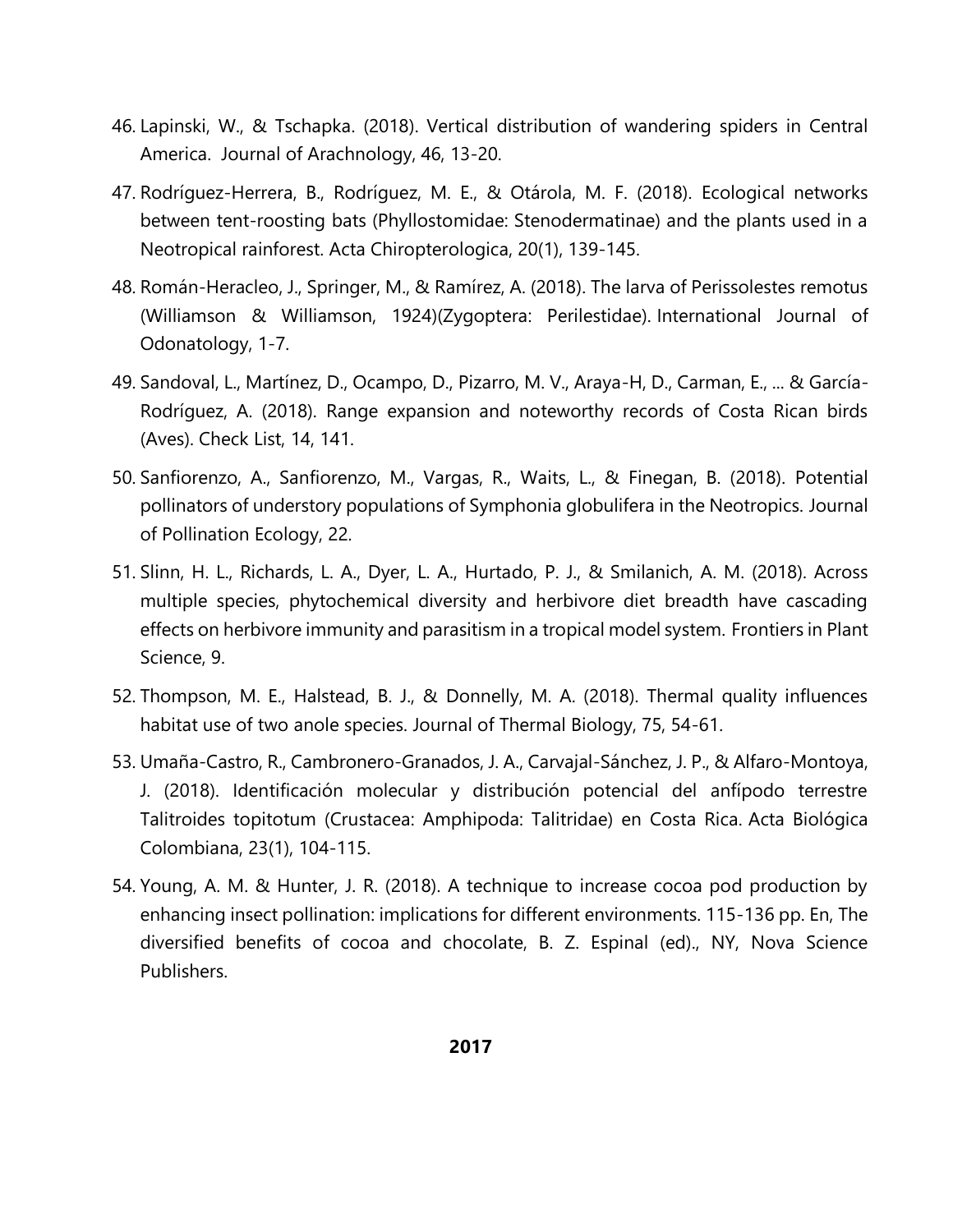- 55. Angulo, A., Naranjo-Elizondo, B., Rojas, E., & Ley-López, J. M. (2017). Fishes from the Tirimbina Biological Reserve, La Virgen de Sarapiquí, Heredia, Costa Rica. Checklist, 13, 683-702.
- 56. Folt, B., & Lapinski, W. (2017). New observations of frog and lizard predation by wandering and orb-weaver spiders in Costa Rica. Phyllomedusa, 16, 269-277.
- 57. Ley-López, J. M., & Avalos, G. (2017). Propagation of the palm flora in a lowland tropical rainforest in Costa Rica: Fruit collection and germination patterns. Tropical Conservation Science, 10, 1-12.

- 58. Céspedes, E., G. Umaña., & M. Silva. (2016). Información ecológica de diez especies de diatomeas (Bacillariophyceae) en el río Sarapiquí, Heredia, Costa Rica. Revista de Biología Tropical, 64, 121-131.
- 59. Larsen, T.H. (2016). Core Standardized Methods for Rapid Biological Field Assessment. Conservation International. Arlington, VA.
- 60. Madrigal, F. H. (2015). Primer registro del género *Ocyochterus* en Colombia y nuevos registros de Ochteridae en Costa Rica (Hemiptera: Heteroptera). Acta Biológica Colombiana, 20, 255-257.
- 61. Rojas, E., Vargas, J., Barrantes, G., & Sandoval, L. (2016). Observations on the breeding behaviour of Snowy Cotinga *Carpodectes nitidus*. Cotinga, 38: OL 14–19.
- 62. Rubio, N. (2016). Modelación de respuestas ordinales longitudinales mediante Modelos Lineales Generalizados Mixtos. UNIVERSIDAD NACIONAL DEL COMAHUE. Tesis de Maestría en Estadística Aplicada
- 63. Villalobos, D., Murillo, J. V., Valerio, E., R., Keeley, B. W., & Rodríguez-Herrera, B. (2016). Understory bat roosts, availability and occupation patterns in a Neotropical rainforest of Costa Rica. Revista de Biología Tropical, 64, 1333-1343.
- 64. Young, A. M., Barry, K., Schnitzer, S. A. (2016). Top-down versus bottom-up ecological control in cacao, *Theobroma cacao* L. Tropical Agriculture, 93, 216-226.
- 65. Zapata, S. Z., Guerrero, S., Romero-Almaraz, & Sánchez-Hernández, C. (2016). Coloración atípica en murciélagos: frecuencia y fenotipos en Norte y Centroamérica e islas del Caribe y nuevos casos para México y Costa Rica. Revista Mexicana de Biodiversidad, 87, 474-482.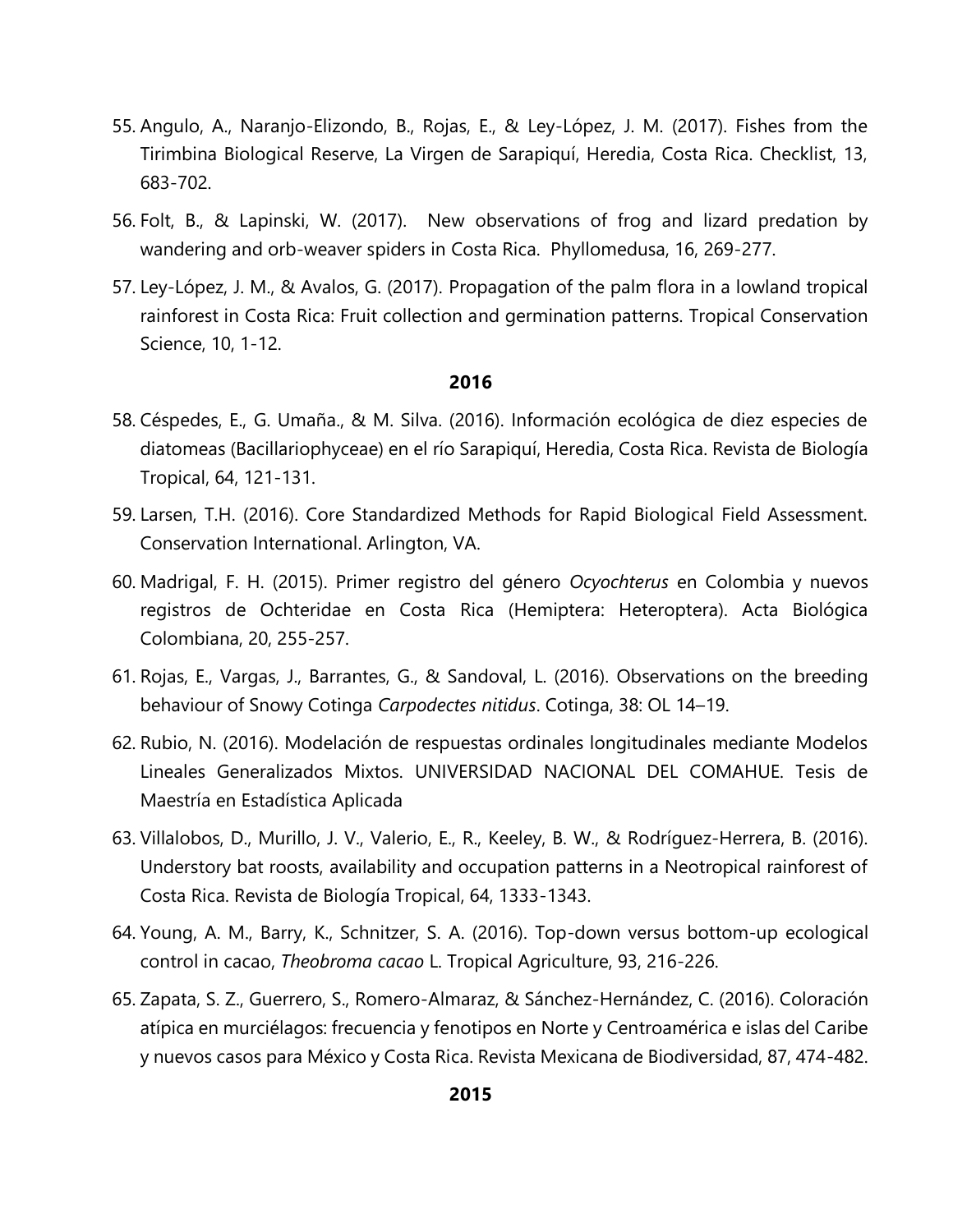- 66. Hamm C. (2015) *Selaginella* and the satyr: *Euptychia westwoodi* larval performance on an ancient plant lineage. PeerJ PrePrints 3:e775v1.
- 67. Lapinski, W., Walther, P., & Tschapka, M. (2015). Morphology reflects microhabitat preferences in an assemblage of neotropical wanderingspiders. Zoomorphology, doi 10.1007/s00435-015-0257-8.
- 68. Ley-López, J. M., & Morales, C. O. (2015). Descripción y clave dicotómica de plántulas de especies de palmas (Arecaceae) nativas de la Reserva Biológica Tirimbina, Costa Rica, con observaciones generales sobre propagación e historia natural. Métodos en Ecología y Sistemática, 10, 1-40.
- 69. Michel, N. L., Carson, W. P., & Sherry, T. W. (2015). Do Collared Peccaries Negatively Impact Understory Insectivorous Rain Forest Birds Indirectly Via Lianas and Vines? Biotropica, 0, 1-13.
- 70. Moreira-Soto A., Taylor-Castillo, L., Vargas-Vargas, N., Rodríguez-Herrera, B., Jiménez, C., & Corrales-Aguilar, E. (2015). Neotropical Bats from Costa Rica harbour Diverse Coronaviruses. Zoonoses and Public Health, 62, 501-505.
- 71. Rodríguez-Herrera, B., Viquez. L. R., Cordero-Schmidt, E., Sandoval, J. M., & Rodríguez-Durán, L. (2015). Energetics of tent roosting in bats: the case of *Ectophylla alba* and *Uroderma bilobatum* (Chiroptera: Phyllostomidae). Journal of Mammalogy, 97, 246-252.
- 72. Silva A. S. & Lobo, J. A. (2015). Reproductive Biology and Herkogamy of *Psychotria elata* (Rubiaceae), a *Distylous* Species of the Tropical Rain Forest of Costa Rica. American Journal of Plant Science, 6, 433-444.
- 73. Young, A. M., & Sanborn, A. F. (2015). The seasonal and nocturnal attraction of *Proarna* and *Pacarina* cicadas to lights in the Caribbean floodplain of Costa Rica and in French Guiana (Hemiptera: Cicadidae). Entomologica Americana, 121, 13-17.

- 74. Bourg A., & Hanson, P. (2014). Host Specificity of Gall Midges (Diptera:Cecidomyiidae) on Ten Species of *Inga* (Fabaceae). *In,* Neotropical Insect Galls (151-161). Springer, Dordrecht.
- 75. Cormier, A. (2014). Species diversity and activity of insectivorous bats in three habitats in La Virgen de Sarapiquí, Costa Rica. Revista de Biología Tropical, 62, 939-946.
- 76. Grøtan, V., Lande, R., & DeVries, P. J. (2014). Seasonal cycles of diversity and similarity in a Central American rainforest butterfly community. Ecography, 37, 509-516.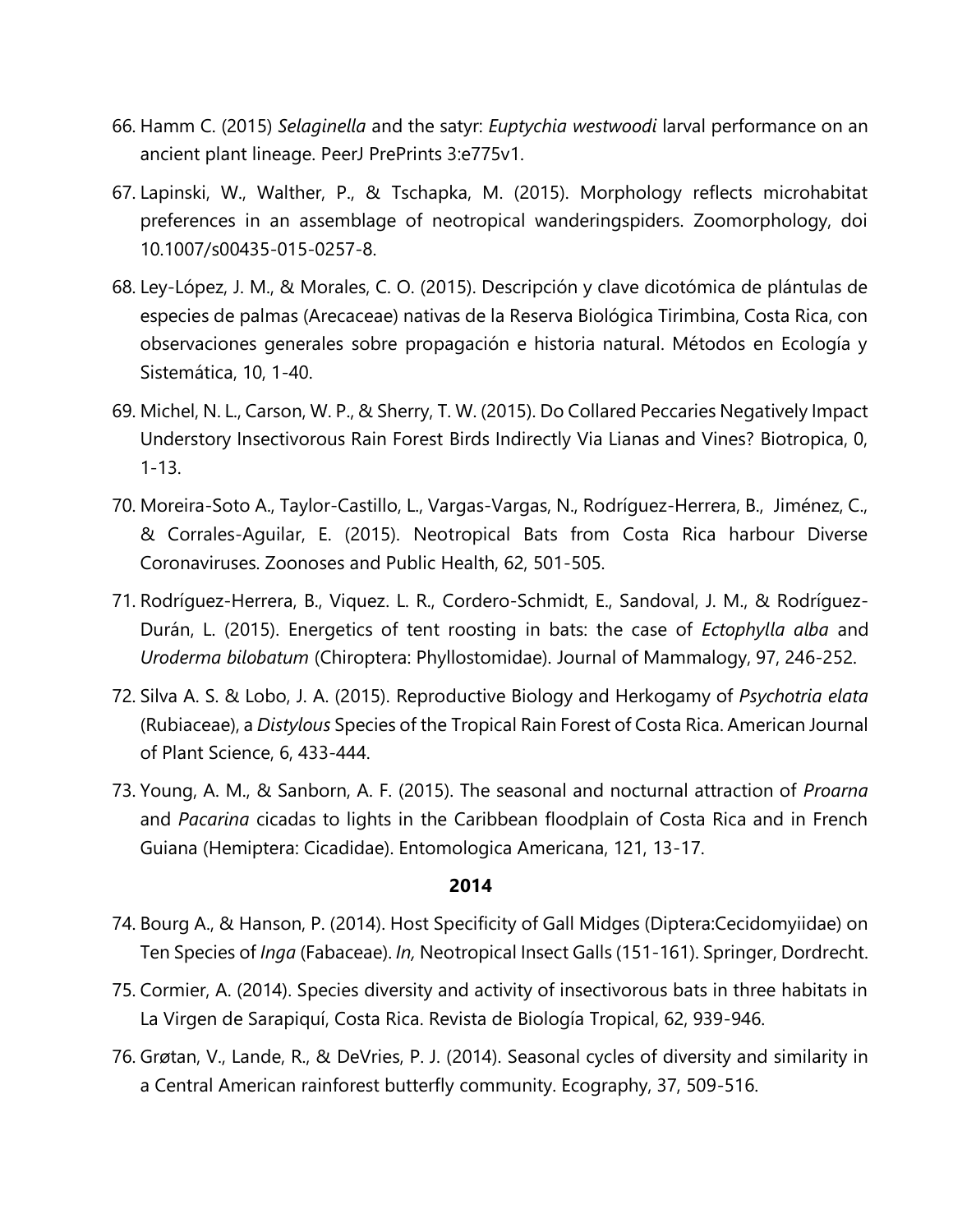- 77. Jiménez, R. R., & Abarca, J. G. (2014). Range extension of the mourning gecko (*Lepidodactylus lugubris*) in the Caribbean versant of Costa Rica. Herpetotropicos, 10, 31- 32.
- 78. Lapinski, W., & Tschapka, M. (2014). Desiccation resistance reflects patterns of microhabitat choice in a Central American assemblage of wandering spiders. The Journal of Experimental Biology, 217, 2789-2795.
- 79. Pacheco-Chaves B., Figueiredo-Moreira, F. F. & Springer, M. 2014. New records of Gerromorpha (Insecta: Hemiptera:Heteroptera) from Costa Rica. Checklist, 10, 180-186.
- 80. Reyes, S. L., Hijonosa, C. G., Velásquez, R. M., & Gutiérrez-Medina, E. A. (2014). Modelo de gestión para el desarrollo sustentable del ecoturismo, un enfoque comparativo de Costa Rica, Chiapas, México. Revista Iberoaméricana de Producción Académica y Gestión Educativa.
- 81. Rodriguez-Herrera, B. (2014). Maximum weight capacity of leaves used by tent-roosting bats: implicatons for social structure. Chiroptera Neotropical, 19, 36-43.
- 82. Rupert, J.E., Cordero-Schmidt, E., Moreira-Soto, A., Rodríguez-Herrera, B., Vandeberg, J. L., & Butcher, M. T. (2014). Myosin Isoform Expression in the Prehensile Tails of Didelphid Marsupials: Functional Differences Between Arboreal and Terrestrial Opossums. The Anatomical Record, 1364-1376.
- 83. Stephen, C., & Sánchez, R. (2014). Species richness and relative species abundance of Nymphalidae (Lepidoptera) in three forests with different perturbations in the North-Central Caribbean of Costa Rica. Revista de Biología Tropical, 62, 919-928.
- 84. Vargas, E. C. (2014). Análisis taxonómico de las principales especies de diatomeas (Bacillariophyceae) en seis sitios en la cuenca del río Sarapiquí, Heredia, Costa Rica. Tésis inédita de Licenciatura. Universidad de Costa Rica. San José: Costa Rica

- 85. Angulo, A., & Gracian-Negrete, J. M. (2013). A new species of *Brycon* (Characiformes: Characidae) from Nicaragua and Costa Rica, with a key to the lower Mesoamerican species of the genus. Zootaxa, 3731, 255-266.
- 86. Araya-Salas M., & Barrantes, G. (2013). Variación geográfica y posibles mecanismos de evolución cultural en *Microcerculus philomela*. Zeledonia, 17, 24-34.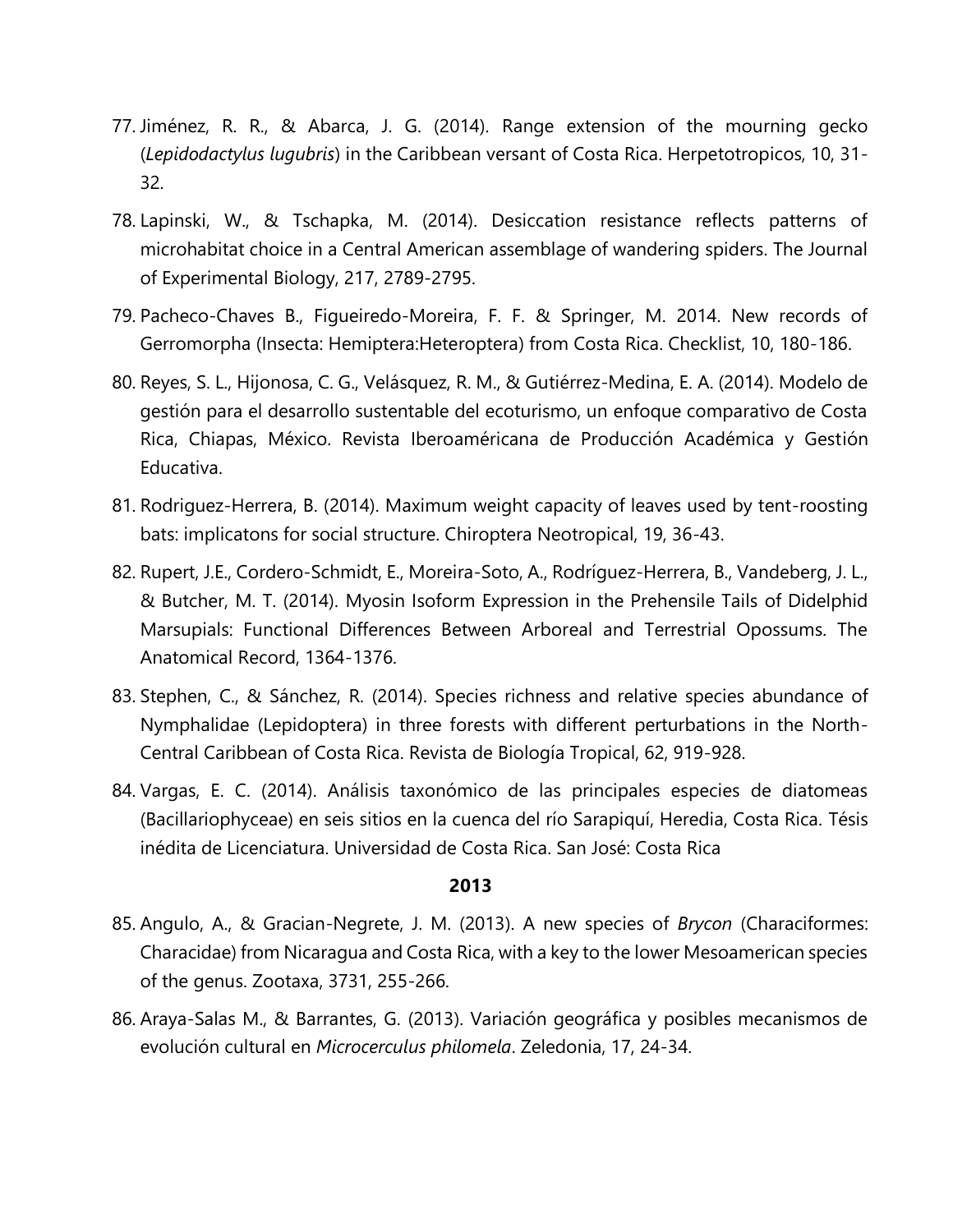- 87. Astiazarán-Azcárraga A. (2013). Riqueza y la abundancia de mamíferos medianos de la reserva biológica Tirimbina, Costa Rica. Therya, 4, 597-601.
- 88. Davies, S J., Cavers, S., Finegan, B., Breed, M. F., & Lowe, A. J. (2013). Pollen flow in fragmented landscapes maintains genetic diversity following stand-replacing disturbance in a neotropical pioneer tree, *Vochysia ferruginea* Mart. Heredity, 1-5.
- 89. Escalante, I. (2013). Comportamiento de canto, descripción de las vocalizaciones y su posible variación geográfica en Costa Rica en *Myiothlypis fulvicauda* (Parulidae: Aves). Zeledonia, 17, 35-53.
- 90. Parker-Shames, P. & Rodríguez-Herrera, B. (2013). Maximum weight capacity of leaves used by tent-roosting bats: implications for social structure. Chiroptera Neotropical, 19, 36-43.
- 91. Ripperger S. P., Tschapka, M., Kalko, E. K. V., Rodríguez-Herrera, B., & Mayer, F. (2013). Life in a mosaic landscape: anthropogenic hábitat fragmentation affects genetic population structure in a frugivorous bat species. Conservation Genetics, 14, 925-934.
- 92. Sagot M., Rodríguez-Herrera, B., & Stevens, R. D. (2013). Macro and Microhabitat Associations of the Peter's Tent-Roosting Bat (*Uroderma bilobatum*): Human Induced Selection and Colonization? Biotropica, 45, 511-519.
- 93. Villalobos-Chaves, D., Barrantes. G., Fuchs, E. J., & Rodríguez-Herrera, B. (2013). Canines as a measuring tool for a leaf tent construction in *Dermanura watsoni*. Acta Chiropterologica, 15, 441-449.

- 94. Alexander, L. G., & DeVries, P. J. (2012). Variation in capture height and trap persistence among three Costa Rican understorey butterfly species. Journal of Tropical Ecology, 28, 585-589.
- 95. Alpízar, P., Víquez. L. R., Hong, F., Rodríguez-Herrera, B., & González-Maya, J. F. (2013). Efecto de los claros de bosque en la composición de murciélagos insectívoros en la Reserva Biológica la Tirimbina, Sarapiquí, Costa Rica. Revista Biodiversidad Neotropical 2, 134-138.
- 96. Araya-Salas, M. (2012). Is birdsong music? Evaluating harmonic intervals in songs of a Neotropical songbird. Animal Behaviour, 84, 309-313.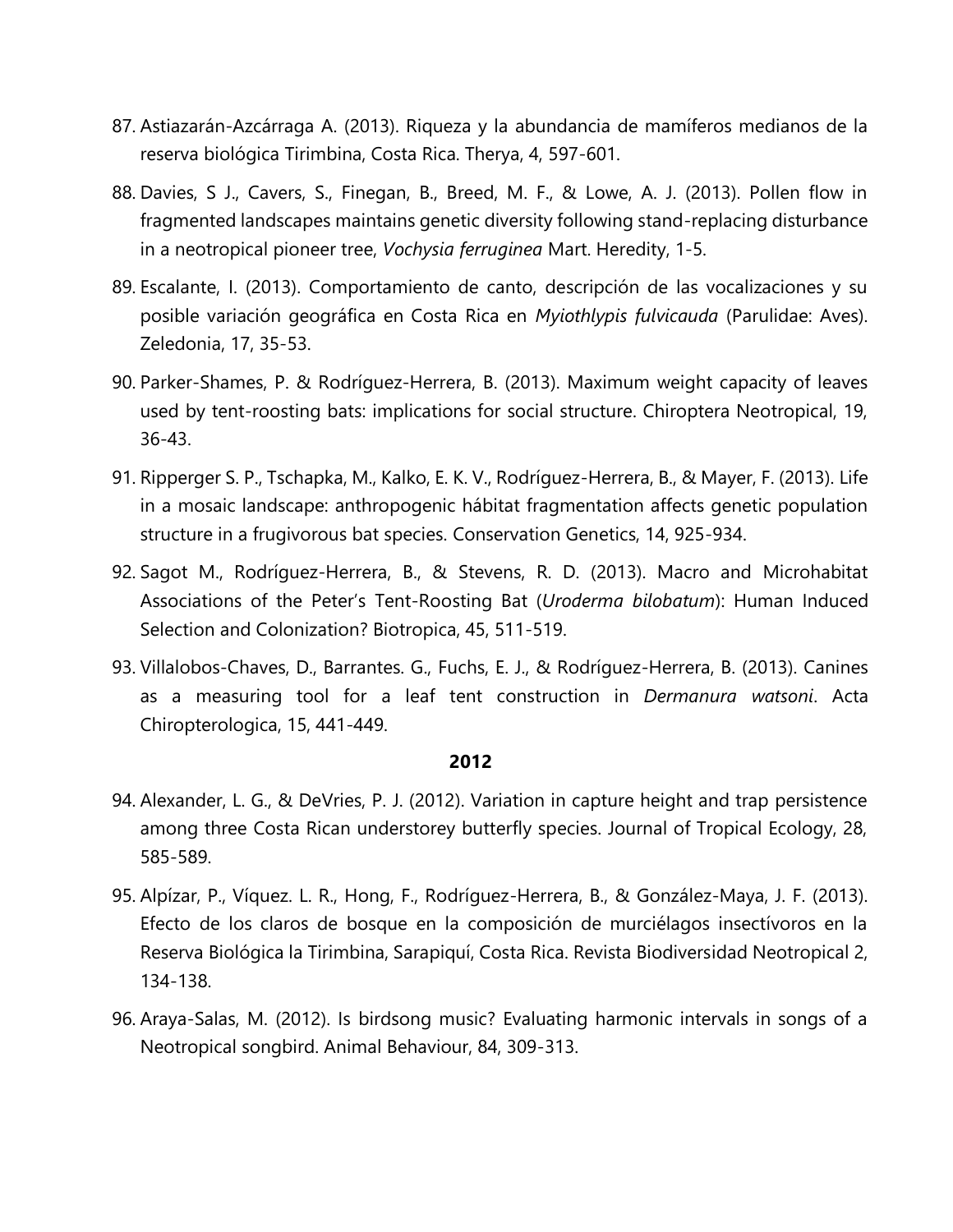- 97. Bezanson, M., Stowe, R., & Watts, S. M. (2012). Reducing the Ecological Impact of Field Research. American Journal of Primatology, 00, 1-9.
- 98. Cruz da Silva E. L. & Lapinski W. (2012). A new species of *Trechalea Thorell*, 1869 (Araneae: Lycosoidea: Trechaleidae: Trechaleinae) from Costa Rica, with notes on its natural history and ecology. Zootaxa, 3563, 58–64.
- 99. DeVries, P. J., Alexander, L. G., Chacon, I. A., & Fordyce, J. A. (2012). Similarity and difference among rainforest fruit-feeding butterfly communities in Central and South America. Journal of Animal Ecology, 81, 472-482.
- 100. Grishin N. V. (2012). A New Central American *Anastrus* With Unexpectedly Distinct Genitalia (Lepidoptera, Hesperiidae, Pyrginae). Trop. Lepid. Res. 22, 1-7.
- 101. Heer, K., Machado, C. A., Himler, A. G., Herre, E. A., Kalko, E. K. V., & Dick, C. W. (2012). Anonymous and EST-bassed microsatellite DNA markers that transfer broadly across the fig tree genus (*Ficus*, Moraceae). American Journal of Botany, e, 330-333.
- 102. Hilje, B., & Aide, T. M. (2012). Calling activity of the common tink frog (*Diasporus diastema*) (Eleutherodactylidae) in secondary forests of the Caribbean of Costa Rica. Tropical Conservation Science, 5, 25-37.
- 103. Hilje, B., & Aide, T. M. (2012). Recovery of amphibian species richness and composition in a chronosequence of secondary forests, northeastern Costa Rica. Biological Conservation, 146, 170-176.
- 104. Massad, T. J., Dyer, L. A., & Vega, G. C. (2012). Costs of Defense and a Test of the Carbon-Nutrient Balance and Growth-Differentiation Balance Hypotheses for Two Co-Occurring Classes of Plant Defense. Plos One, 7, e47554.
- 105. Nawrocki, J. A. (2012). Investigation of Roosting Habitat of *Artibeus watsoni* and *Vampyressa nymphaea* in Costa Rica. Master Thesis, Ball State University.
- 106. Schmidt, E. C. (2012). Educación Ambiental en la Reserva Biológica Tirimbina. Biocenosis, 26, 1-2.
- 107. Woltmann, S., Kreiser, B. R., & Sherry, T. W. (2012). Fine-scale genetic population structure of an understory rainforest bird in Costa Rica. Conservation Genetics, 13, 925- 935.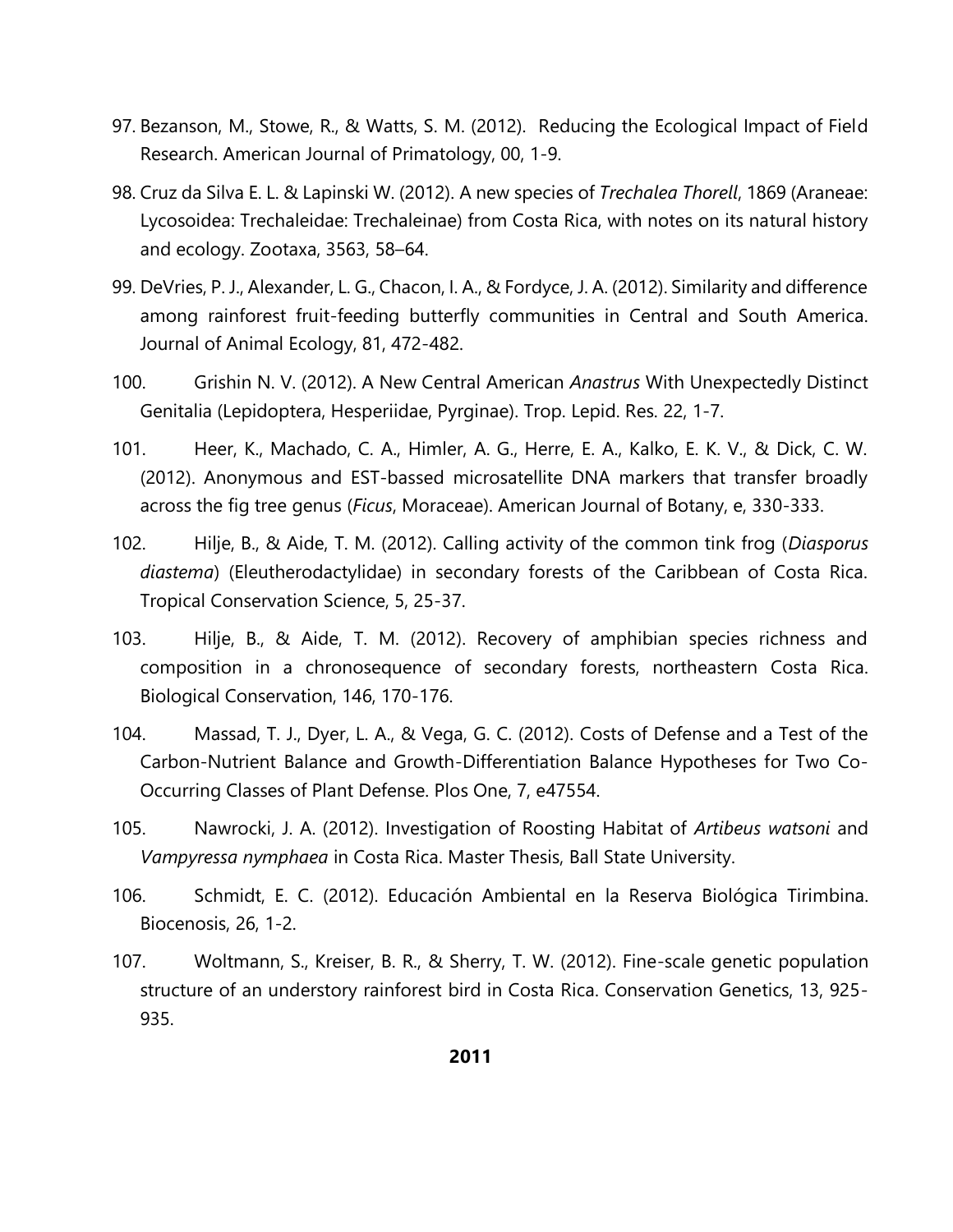- 108. DeVries P. J., Alexander L. G., Chacon I. A. y Fordyce J. A. (2011). Similarity and difference among rainforest fruit-feeding butterfly communities in Central and South America. Journal of Animal Ecology, 81, 472-482.
- 109. Figueroa A. y Rojas Valerio E. (2011). *Oxybelis fulgidus* (Green vine snake) diet. Herpetological Bulletin, 118: 41-42
- 110. Rodríguez-Herrera B., Ceballos, G., & Medellín, R. A. (2011). Ecological aspects of the tent building process by *Ectophylla alba* (Chiroptera: Phyllostomidae). Acta Chiropterologica 13, 365-372.
- 111. Rodríguez-Herrera B., Sánchez, R., & Pineda, W. (2011). First Record of *Natalus lanatus* (Chiroptera: Natalidae) from Costa Rica. Ecotropica, 17, 113-117.
- 112. Villalobos D., Rodríguez-Herrera B., & Tschapka, M. (2011). First records of day roosts of the nectar-feeding bat *Lichonycteris obscura* (Phyllostomidae: Glossophaginae). Caribbean Journal of Science, 47, 335-338.

- 113. Barquez, R. M. (2010). Primera reunión de trabajo de la RELCOM (Red latinoamericana para la conservación de los murciélagos). Mastozoología Neotropical, 17, 237-242.
- 114. Chazdon, R. L., Finegan, B., Capers, R. S., Salgado-Negret, B., Casanoves, F., Boukili, V., & Norden, N. (2010). Composition and dynamics of functional groups of trees during tropical forest succession in Northeastern Costa Rica. Biotropica, 42, 31-40.
- 115. DeVries, P. J., Penz, C. M., Hill, R. I. (2010). Vertical distribution, flight behavior and evolution of wing morphology in *Morpho* butterflies. Journal of Animal Ecology, 79, 1077- 1085.
- 116. Dyer, L. A., Letourneau, D. K., Chavarria, G. V., & Amoretti, D. S. (2010). Herbivores on a dominant understory shrub increase local plant diversity in rain forest communities. Ecology, 91, 3707-3718.
- 117. Moya J., Quesada R., Barrantes G., Eberhard W., Escalante I., Esquivel C., Rojas A., Triana E. y Arias A. 2010. Egg sac construction by folding dead leaves in *Pozonia nigroventris* and *Micrathena* sp. (Araneae: Araneidae). The Journal of Arachnology 38:371– 373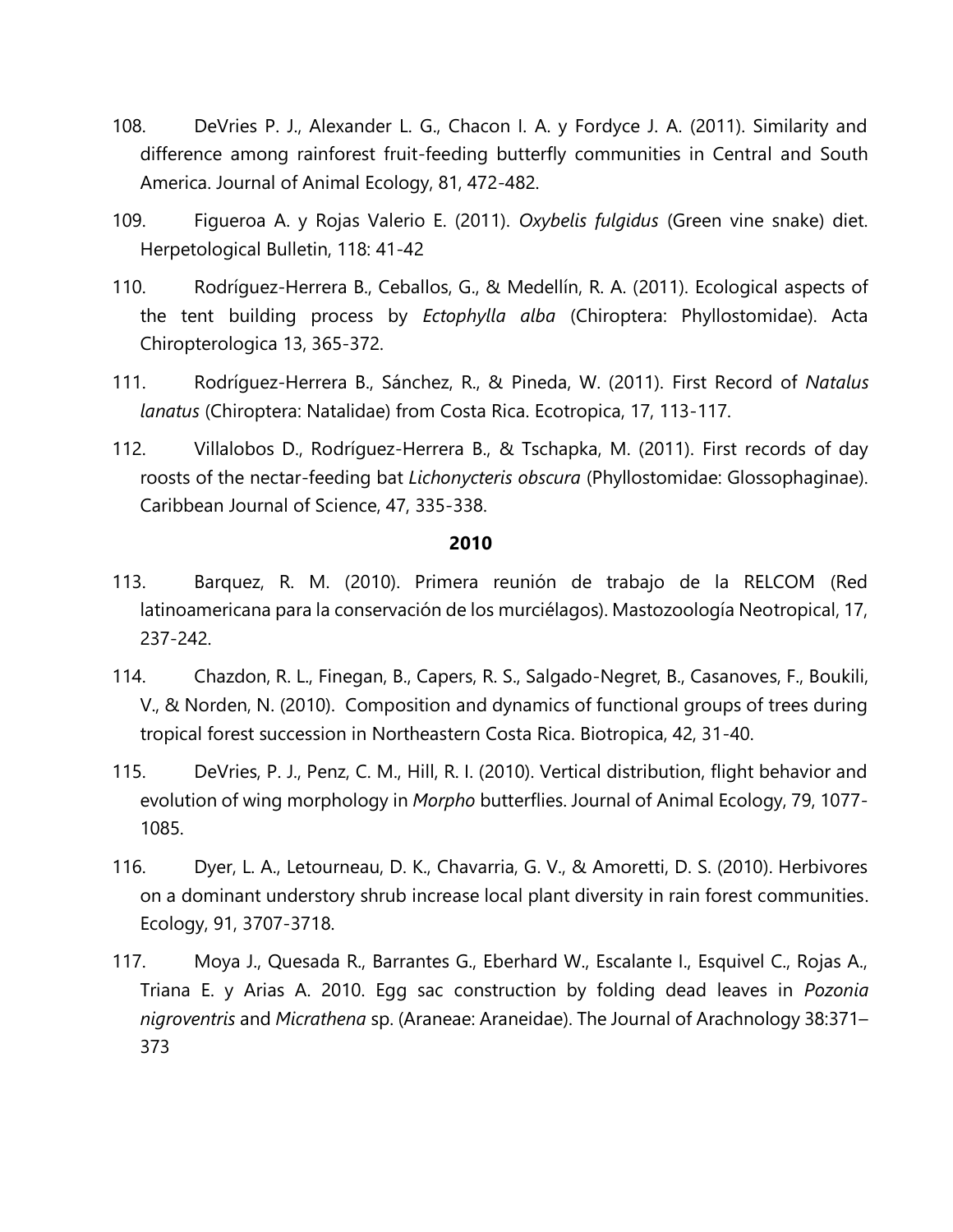- 118. Pineda Lizano W. 2010. *Oxybelis fulgidus* (Green Vinsnake). Foraging behavior. Herpetological Review. 41 (3): 369-370.
- 119. Serrano, A., & Ortíz, O., R. (2010). Estudio radicular de *Vochysia ferruginea* (botarrama) en plantaciones y condiciones naturales en Costa Rica. Tecnología en Marcha, 23, 9-18.

- 120. Barrantes, G., & Triana, E. (2009). Characteristics of the Capture Threads of *Synotaxus* sp. (Probably *S. turbinatus*) Webs (Araneae, Synotaxidae). Arachnology, 14, 349-352.
- 121. Lapinski von W. 2009. *Psalmopoeus reduncus*: Verstecktypen und Nutzung von Pflanzen als Mikrohabitat. Arachne 14(4): 24-44.
- 122. Lapinski von W. y M. Tschapka. 2009. Erstnachweis von Brautgeschenken bei *Trechalea sp.* (Trechaleidae, Araneae) in Costa Rica. Arachne 14(4): 4-13.
- 123. Melo F. P. L., Rodríguez-Herrera B., Chazdon R., Ceballos G., y Medellín R. A. 2009. Small tent-roosting bats promote dispersal of large-seeded plants in a Neotropical Forest. Biotropica 41(6): 737-743.

#### **2008**

- 124. Fincher, R. M., Dyer, L. A., Dodson, C. D., Richards, J. L., Tobler, M. A., Searey, J., Mather, J. E., Reid, A. J., Rolig, J. S., & Pidcock, W. (2008). Inter- and Intraspecific Comparisons of Antiherbivore Defenses in Three Species of Rainforest Understory Shrubs. Journal of Chemical Ecology, 34, 558-574.
- 125. Pineda W., Rodríguez-Herrera B., and Timm. R. M. 2008. Rediscovery, ecology, and identification of rare free-tailed bats (Chiroptera: Molossidae) in Costa Rica. Acta Chiropterologica, 10(1):97-102.
- 126. Rodríguez-Herrera B., R. A. Medellín, M. Gamba. 2008. Roosting requirements of White tent-making bat Ectophylla alba (Chiroptera:Phyllostomidae). Acta Chiropterologica, 10(1):89-95.

## **2007**

127. Chazdon, R.; Letcher, S.; van Breugel, M.; Martínez-Ramos, M.; Bongers, F.; Finegan, B. 2007. Rates of change in tree communities of secondary Neotropical forests following major disturbances. Philosophycal Transactions and Royal Socienty. 362, 273–289.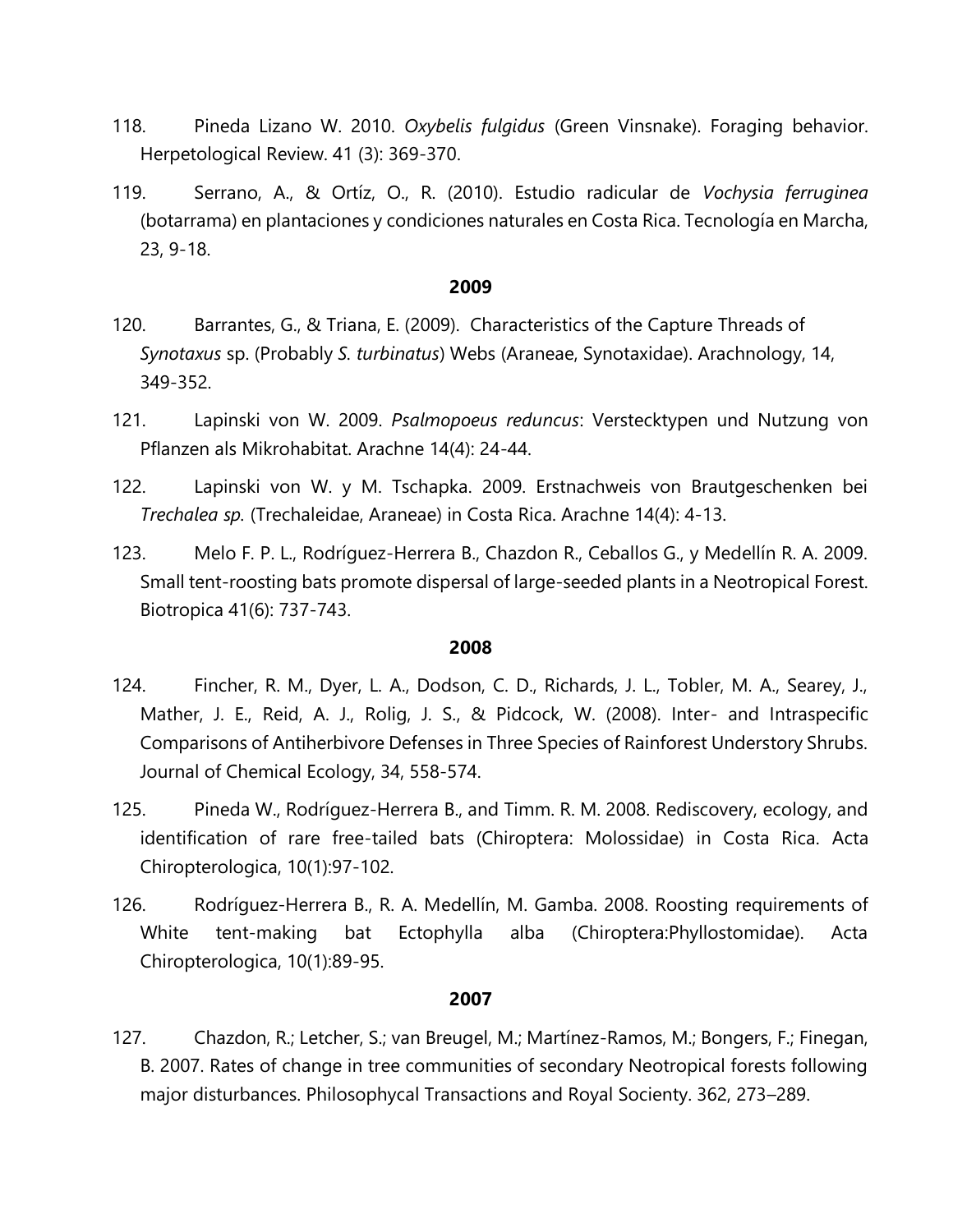- 128. Chinchilla, M., Guerrero, O. M., Gutiérrez-Espeleta, G. A., Sánchez, R., & Campos, I. V. (2007). Parásitos en monos carablanca Cebus capucinus (Primates: Cebidae) de Costa Rica. Parasitología Latinoamericana, 62, 170-175.
- 129. Salgado Negret, B. 2007. Definición de tipos funcionales de especies arbóreas y caracterización de su respuesta a diferentes intensidades de perturbación en un bosque muy húmedo tropical mesoamericano. Tesis Mag. Sc. Turrialba, CR, CATIE.
- 130. Saporito, R. A., Donnelly, M. A., Norton, R. A., Spande, T. F., & Daly, J. W. (2007). Oribatid mites as a major dietary source for alkaloids in poison frogs. PNAS, 21, 8885- 8890.

- 131. Chaverri, P., & Vilchez, B. (2006). Hypocrealean (Hypocreales, Ascomycota) Fungal Diversity in Different Stages of Tropical Forest Succession in Costa Rica. Biotropica, 38, 531-543.
- 132. Davies, S. 2006. The Population Genetic Consequences of Gene Flow during Colonisation and Regeneration of Forest Trees. Degree of Doctor of Philosophy. Heriot-Watt University School of Mathematical and Computer Sciences. 287p.
- 133. Galván, O; Louman, B; Galloway, G; Obando, G. 2006. Efectos de la iluminación de copa en el crecimiento de Pentaclethra macroloba y Goethalsia meiantha. Implicaciones para la silvicultura de los bosques tropicales húmedos. Recursos Naturales y Ambiente no. 46-47:117-126.
- 134. Pacheco J., G. Ceballos, G. Daily, P. R. Ehrlich, G. Suzán, B. Rodríguez-Herrera y E. Marcé. 2006. Diversidad, Historia Natural y Conservación de los Mamíferos de la Región de San Vito de Coto Brus, Costa Rica. *Revista de Biología Tropical*, 54 (1):219-240.
- 135. Ramos Bendaña, ZS; Finegan, B. 2006. Red Ecológica de Conectividad Potencial Estrategia para el manejo del paisaje en el Corredor Biológico San Juan - La Selva. Recursos Naturales y Ambiente no. 49-50:112-123.
- 136. Rodríguez-Herrera B., R. A. Medellín, M. Gamba. 2006. A tent building by female *Ectophylla alba* (Chiroptera:Phyllostomidae) in Costa Rica. *Acta Chiropterologica*, 8(2): 557- 561.

## **2005**

137. Ramos, Z; Finegan, B. (2005). Una red ecológica para la conservación de la biodiversidad. Recursos, Ciencia y decisión no. 4.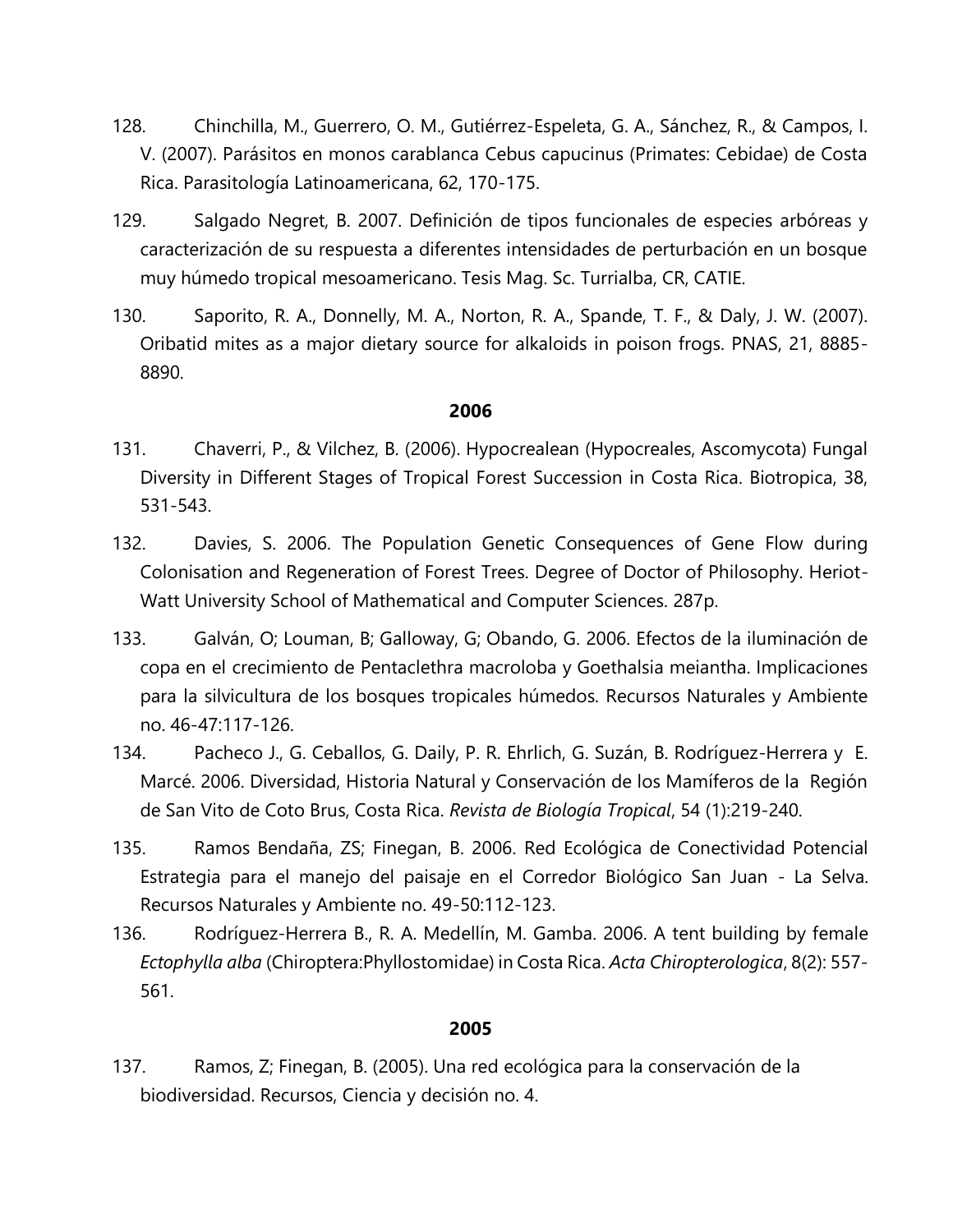- 138. Rodríguez-Herrera, B., and M. Tschapka. (2005). Tent use by *Vampyressa nymphaea* (Chiroptera: Phyllostomidae) in *Cecropia insignis* (Moraceae) in Costa Rica. *Acta Chriropterologica*, 7(1): 171-174.
- 139. Segura, M., & Kanninen, M. (2005). Allometric Models for Tree Volume and Total Aboveground Biomass in a Tropical Humid Forest in Costa Rica. Biotropica, 37, 2-8.

- 140. Finegan, B.; Nasi, R. (2004). The Biodiversity and Conservation Potential of Shifting Cultivation Landscapes. *In* G. Schroth, G; Fonseca, G; Harvey, CA; Gascon, C. (Editors). Agroforestry and Biological Conservation in Tropical Landscapes. Island Press.
- 141. Gallego, B; Finegan, B. (2004). Evaluación de enfoques para la definición de especies arbóreas indicadoras para el monitoreo de la biodiversidad en un paisaje fragmentado del Corredor Biológico Mesoamericano. Recursos Naturales y Ambiente no. 41: 49-61.
- 142. Vilchez, B., Chazdon, R., & Redondo, A. (2004). Fenología reproductiva de cinco especies forestales del Bosque Secundario Tropical. Kurú, 1, 1-10.
- 143. Young, A. (2004). Wisconsin and the rainforest. Wisconsin Academy Review. Spring, 27- 35.

## **2003**

144. Ramos-Bendaña, Z.S. (2003). Estructura y composición de un paisaje boscoso fragmentado: Herramienta para el diseño de estrategias de conservación de la biodiversidad. Tesis Mag. Sc. Turrialba, CR, CATIE.

- 145. Finegan, B., Delgado, D., Camacho, M., & Zamora, N. (2001). Timber production and plant biodiversity conservation in a Costa Rican rain forest: an experimental study and its lessons for adaptive sustainability assessment. In: A. Franc, O. Laroussinie and T. Karjalainen (Editors), Criteria and Indicators for Sustainable Forest Management at the Forest Management Unit Level. European Forestry Institute Proceeding no. 38, pp. 123- 134.
- 146. Montagnini, F., Finegan, B., Delgado, D., Eibl, B., Szczipanski, L., & Zamora, N. (2001). Can timber production be compatible with conservation of forest biodiversity? – two case studies of plant biodiversity in managed neotropical forests. Journal of Sustainable Forestry, 12, 37-60.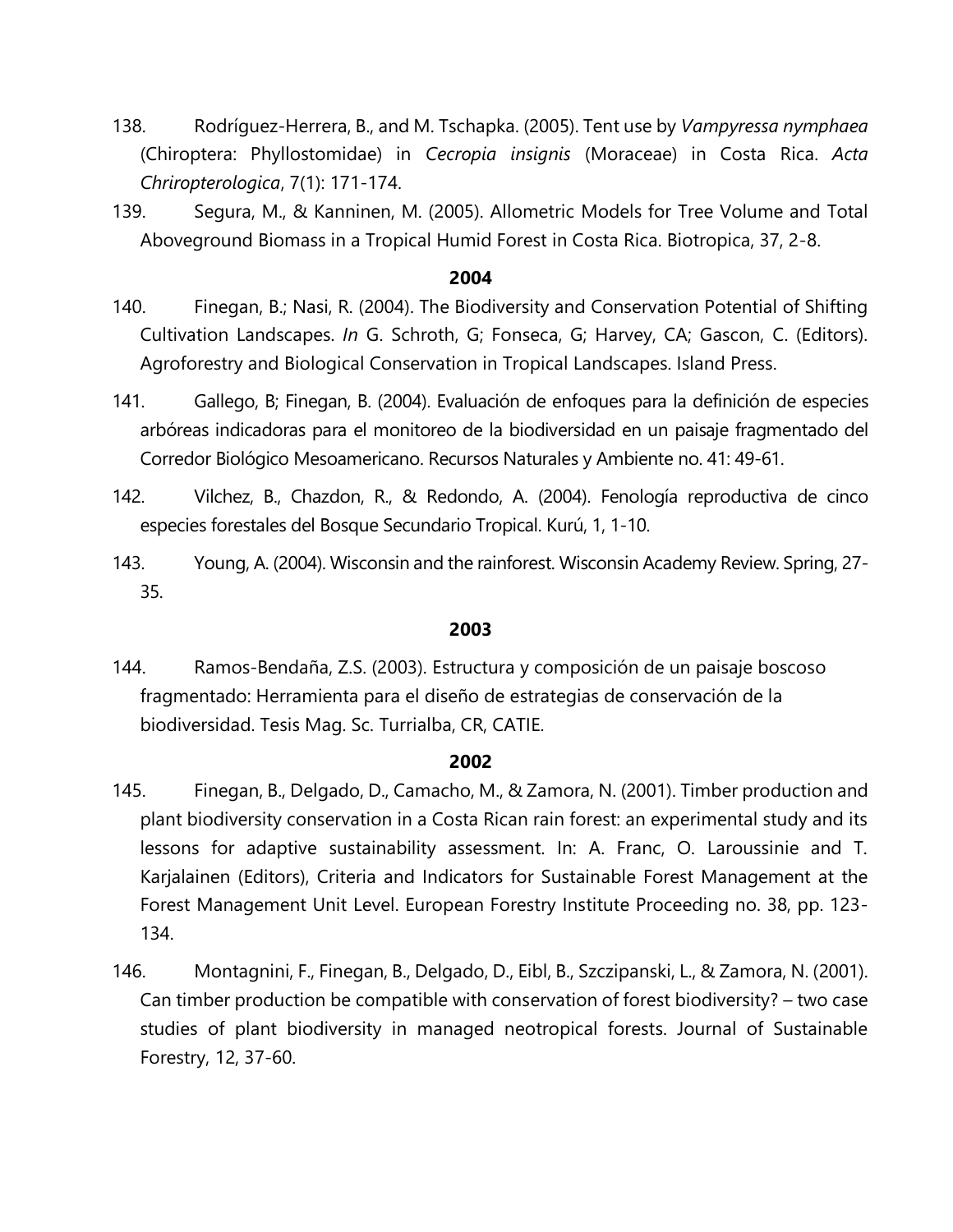- 147. Montagnini, F., Finegan, B., Delgado, D., Eibl, B., Szczipanski, L., & Zamora, N. (2001). Can timbre production be compatible with conservation of forest biodiversity? – Two case studies of plant biodiversity in managed neotropical forests. *In* Climate Change and Forest Management in the Western Hemisphere (Ed. M. Dore). The Haworth Press, Inc. pp. 37- 60.
- 148. Redondo, A. B., Vílchez, B. A., & Chazdon, R. L. (2001). Estudio de la dinámica y composición de cuatro bosques secundarios en la región Huetar Norte, Sarapiquí, Costa Rica. Revista Forestal Centroamericana, 36, 20-26.
- 149. Sitoe, A., Finegan, B., & Franc, A. (2001). Gavilán: un modelo para simulación del crecimiento, rendimiento y cambios florísticos de los bosques centroamericanos dominados por *Pentaclethra macroloba*. Revista Forestal Centroamericana no. 34:19-22

- 150. Campos, A. J. J., Ortiz, R., Smith, J., Maldonado-Ulloa, T., & De Camino, T. (2000). Almacenamiento de carbono y conservación de biodiversidad por medio de actividades forestales en el Area de Conservación Cordillera Volcánica Central, Costa Rica; potencialidades y limitantes. Turrialba, CR, CATIE. Serie Técnica. Informe Técnico no. 314. Colección Manejo Diversificado de Bosques Naturales no. 18. 70 p.
- 151. Guariguata, M., Rosales, J., & Finegan, B. (2000). Seed removal and fate in two selectively logged lowland forest with constrasting protecion level. Conservation Biology, 14, 1046-1054.
- 152. Ribeiro, N. (2000). Éxito reproductivo de algunas especies vegetales del sotobosque en el noreste de Costa Rica. Revista Forestal Centroamericana, 30, 18-22.
- 153. Segura, M., Kanninen, M., Alfaro, M., & Campos, J. J. (2000). Almacenamiento y fijación de carbono en bosques de bajura de la zona atlántica de Costa Rica. Revista Forestal Centroamericana, 30, 23-28.
- 154. Sitoe, A. A. (2000). A Patch-model for tropical lowland rain forests in Costa Rican. Dissertation for the Degree of Doctor of Philosophy. Turrialba, CATIE.

## **1999**

155. Aguirre-Vásquez, R. R. (1999). Mortalidad de árboles en bosques tropicales húmedos sometidos a manejo forestal en Costa Rica y Panamá. Tesis Mag. Sc. Turrialba, CR, CATIE.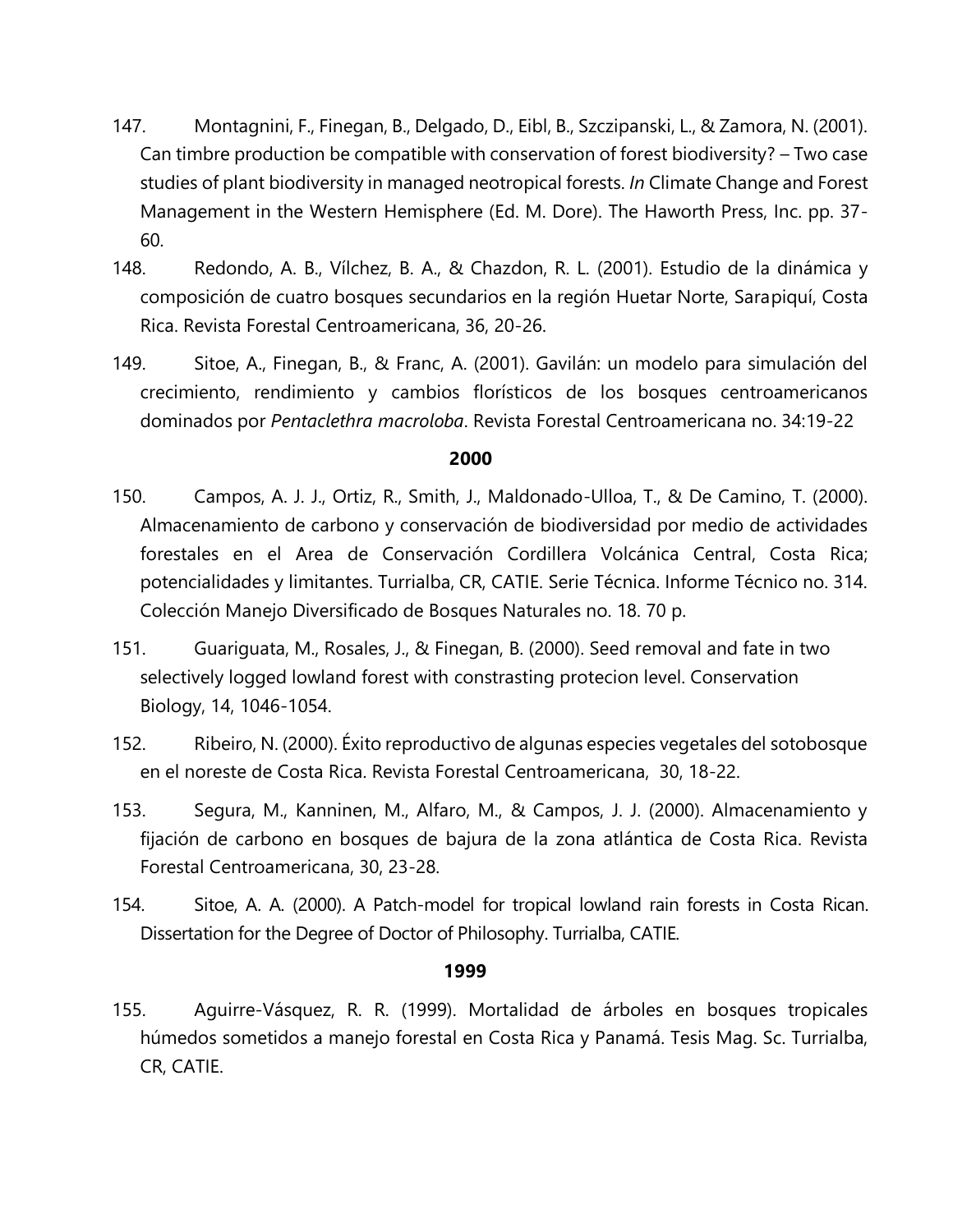- 156. Finegan, B., & Camacho, M. (1999). Stand dynamics in a logged and silviculturally treated Costa Rican rain forest, 1988-1996. Forest Ecology and Management, 121, 177- 189
- 157. Finegan, B., Camacho, M., & Zamora, N. (1999). Diameter increment among 106 tree species in a logged and silviculturally treated Costa Rican rain forest. Forest Ecology and Management, 121, 150-176.
- 158. Gallo, M. (1999). Identificación de tipos de bosques primarios intervenidos en la zona norte de Costa Rica. Tesis Mag. Sc. Turrialba, CR, CATIE. 64 p.
- 159. Ribeiro, N. S. (1999). Fenología y éxito reproductivo de algunas especies del sotobosque en dos bosques intervenidos del noreste de Costa Rica. Tesis Mag. Sc. Turrialba, CR, CATIE. 64 p.
- 160. Rincón, M., Roubik, D. W., Finegan, B., Delgado, D. & Zamora, N. (1999). Understory bees and floral resources in logged and silviculturally treated Costa Rican rainforest plots. Journal of the Kansas Entomological Society, 72, 379-393.
- 161. Sáenz, G., Finegan, B., & Guariguata, M. (1999). Crecimiento y mortalidad en juveniles de siete especies arbóreas en un bosque muy húmedo tropical intervenido en Costa Rica. Revista Biología Tropical, 47, 45-57.
- 162. Vera, N. E., Finegan, B., & Newton, A. C. (1999). The photosynyhetic characteristics of saplings of eight canopy tree species in a disturbed neotropical rain forest. Photosynthetica, 36, 407-422.

- 163. Manta, M. I. (1998). Análisis silvicultural de dos tipos de bosque húmedo de bajura en la Vertiente Atlántica de Costa Rica. Tesis Mag. Sc. Turrialba, CR, CATIE. 150 p.
- 164. Navarrete-Gutiérrez, D. A. (1998). Estudio de las comunidades de pequeños roedores y mariposas en un bosque tropical manejado para la producción de madera y sus implicaciones para el monitoreo de la biodiversidad. Tesis Mag. Sc. Turrialba, CR, CATIE. 99 p.
- 165. Quirós, D., & Gómez, M. (1998). Manejo sustentable de un bosque primario intervenido en la zona Atlántica Norte de Costa Rica; análisis financiero. Turrialba, CR, CATIE. Serie Técnica. Informe Técnico no. 303. Colección Manejo Diversificado de Bosques Naturales no 13. 122 p.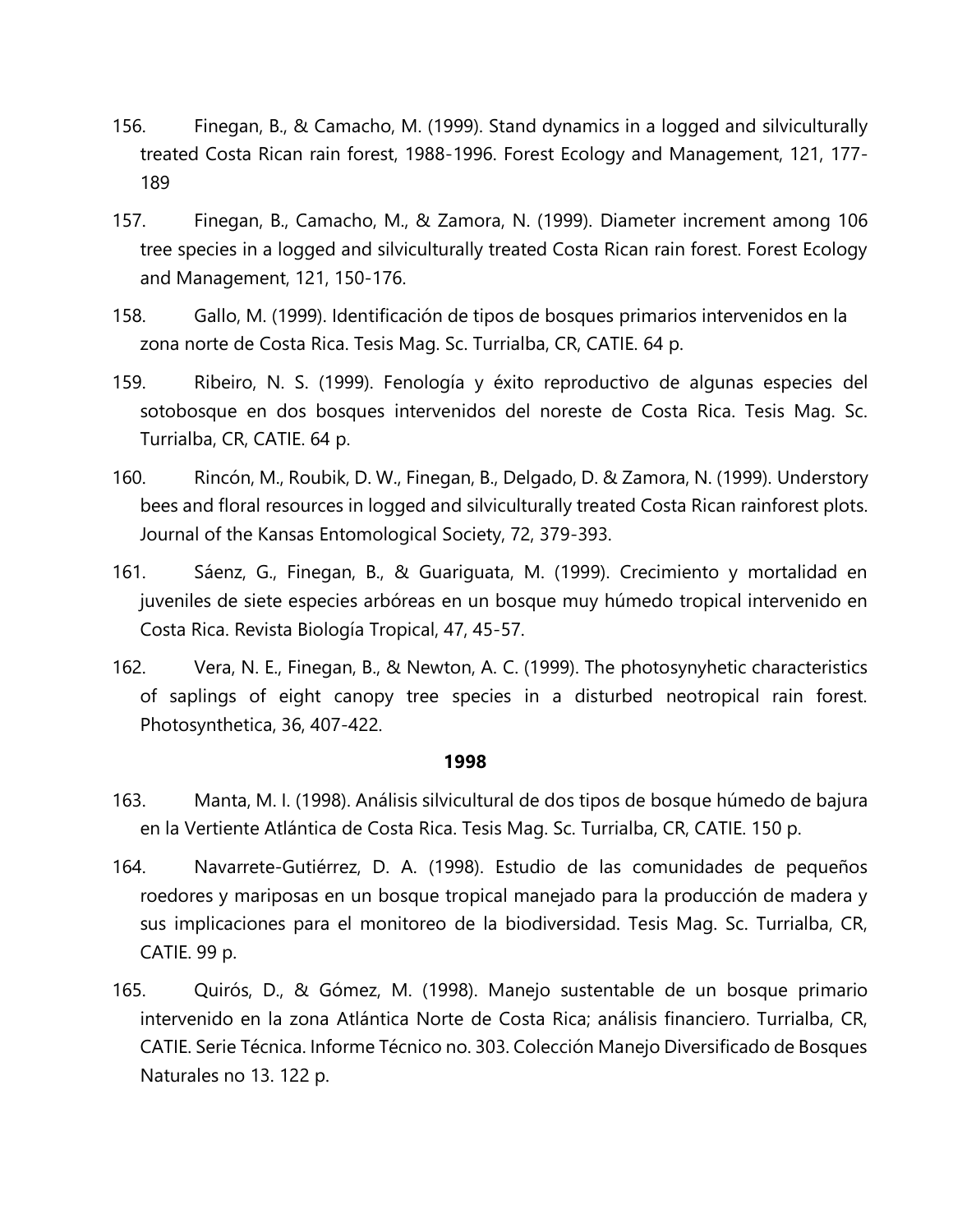- 166. Camacho, M., & Finegan, B. (1997). Efectos del aprovechamiento forestal y el tratamiento silvicultural en un bosque húmedo del noreste de Costa Rica: el crecimiento diamétrico con énfasis en el rodal comercial. Colección Manejo Diversificado de Bosques Naturales no. 11. Turrialba, CR, CATIE. Serie Técnica. Informe Técnico no. 295. 38 p.
- 167. Delgado, D., Finegan, B., Zamora, N., & Meir, P. (1997). Efectos del aprovechamiento forestal y el tratamiento silvicultural en un bosque húmedo del noreste de Costa Rica: cambios en la riqueza y composición de la vegetación. Turrialba, CR, CATIE. Serie Técnica. Informe Técnico no. 298. Colección Manejo Diversificado de Bosques Naturales no. 12. 43 p.
- 168. Ortín-Vujovich, A. E. (1997). Asignación de recursos y características foliares de la regeneración de 11 especies arbóreas del dosel superior de un bosque húmedo tropical intervenido en el noreste de Costa Rica. Tesis Mag. Sc. Turrialba, CR, CATIE. 82 p.
- 169. Tortos-Sánchez, L. (1997). Estudio de poblaciones de semillas y sotobosque en tres bosques húmedos en la tercera fase de la sucesión secundaria, y su contribución a la biodiversidad y a la regeneración del bosque. Tesis Mag. Sc. Turrialba, CR, CATIE. 108 p.
- 170. Zamora, N., Artavia, M., Delgado, D., & Camacho, M. (1997). Especies vegetales de un bosque tropical húmedo primario manejado Finca Tirimbina, noreste de Costa Rica. CATIE. Manejo Forestal Tropical no.1. 8 p.

171. Quirós, D., & Finegan, B. (1996). Manejo en un bosque muy húmedo premontano. Área de demostración e investigación La Tirimbina. En, Silvicultura y manejo de bosques naturales tropicales. CATIE.

- 172. Delgado R., L. D. 1995. Efectos en la riqueza, composición y diversidad florística producidos por el manejo silvícola de un bosque húmedo tropical de tierras bajas en Costa Rica. Tesis Mag. Sc. Turrialba, CR, CATIE. 97 p.
- 173. Díaz G. J. C. (1995). Caracterización de la iluminación de micrositios de regeneración de 14 especies arbóreas en un bosque húmedo intervenido en Costa Rica, y el efecto de la intervención sobre la abundancia de la regeneración natural. Tesis Mag. Sc. Turrialba, CR, CATIE. 92 p.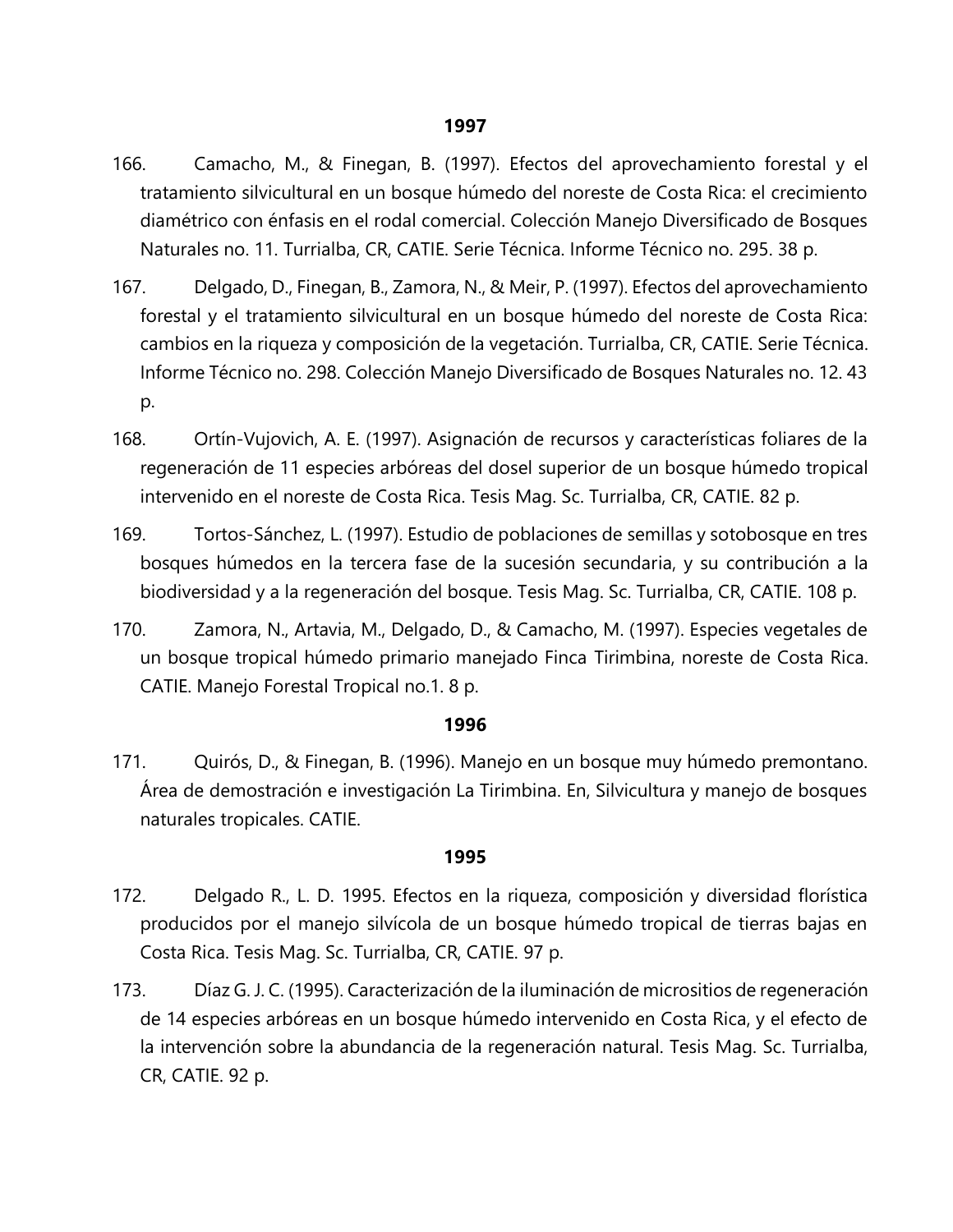- 174. Araujo, J. (1994). Factores que afectan la regeneración de dos especies del género *Virola* (Myristicaceae) en dos bosques naturales de la vertiente Atlántica de Costa Rica. Tesis Mag. Sc. Turrialba, CR, CATIE. 119 p.
- 175. Quirós, D., & Finegan, B. (1994). El manejo sustentable de un bosque natural tropical en Costa Rica: definición de un plan operacional y resultados de su aplicación. Turrialba, CR, CATIE. Serie Técnica. Informe Técnico no. 225. Colección Silvicultura y Manejo de Bosques Naturales no. 9. 25 p.
- 176. Vera, N. (1994). Variación de microclima y su efecto sobre las características fotosintéticas y de morfología foliar de 10 especies arbóreas de un bosque lluvioso de Costa Rica. Tesis Mag. Sc. Turrialba, CR, CATIE. 86 p.

177. Young, A. M. (1993). Notes on the natural history of *Quadrus* (Pythonides) *contubernalis* (Hesperiidae) in Costa Rica. Journal of the Lepidopteran Society, 45, 366- 371.

#### **1992**

- 178. Cabrelli, D. (1992). Efecto de la radiación solar bajo dosel sobre el crecimiento de la regeneración de especies heliófitas durables en el bosque húmedo tropical y su respuesta a la intervención silvicultural. Tesis Mag. Sc. Turrialba, CR, CATIE. 132 p.
- 179. Sitoe, A. (1992). Crecimiento diamétrico de especies maderables en un bosque húmedo tropical bajo diferentes intensidades de intervención. Tesis Mag. Sc. Turrialba, CR, CATIE. 119 p.

#### **1991**

- 180. Young, A. M. (1991). Notes on the distribution and abundance of nests of social wasp *Michocyttarus basimacula* (Cameron) (Hymenoptera: Vespidae) in Costa Rica. Brenesia, 34, 51-61.
- 181. Hunter, J. R. (1991). Observations on the growth, ecology and uses of Minquartia guianensis, a humid tropical tree. *International Tree Crops Journal*, *6*(4), 221-238.

## **ANTERIORES A 1990**

182. Hunter, J. R. (1987). Reforestation with *Bombacopsis quinetum* (Jaq.) Dugand (Bombacaceae) in Costa Rica by means of vegetative reproduction. Revista de Biología Tropical, 35, 195-201.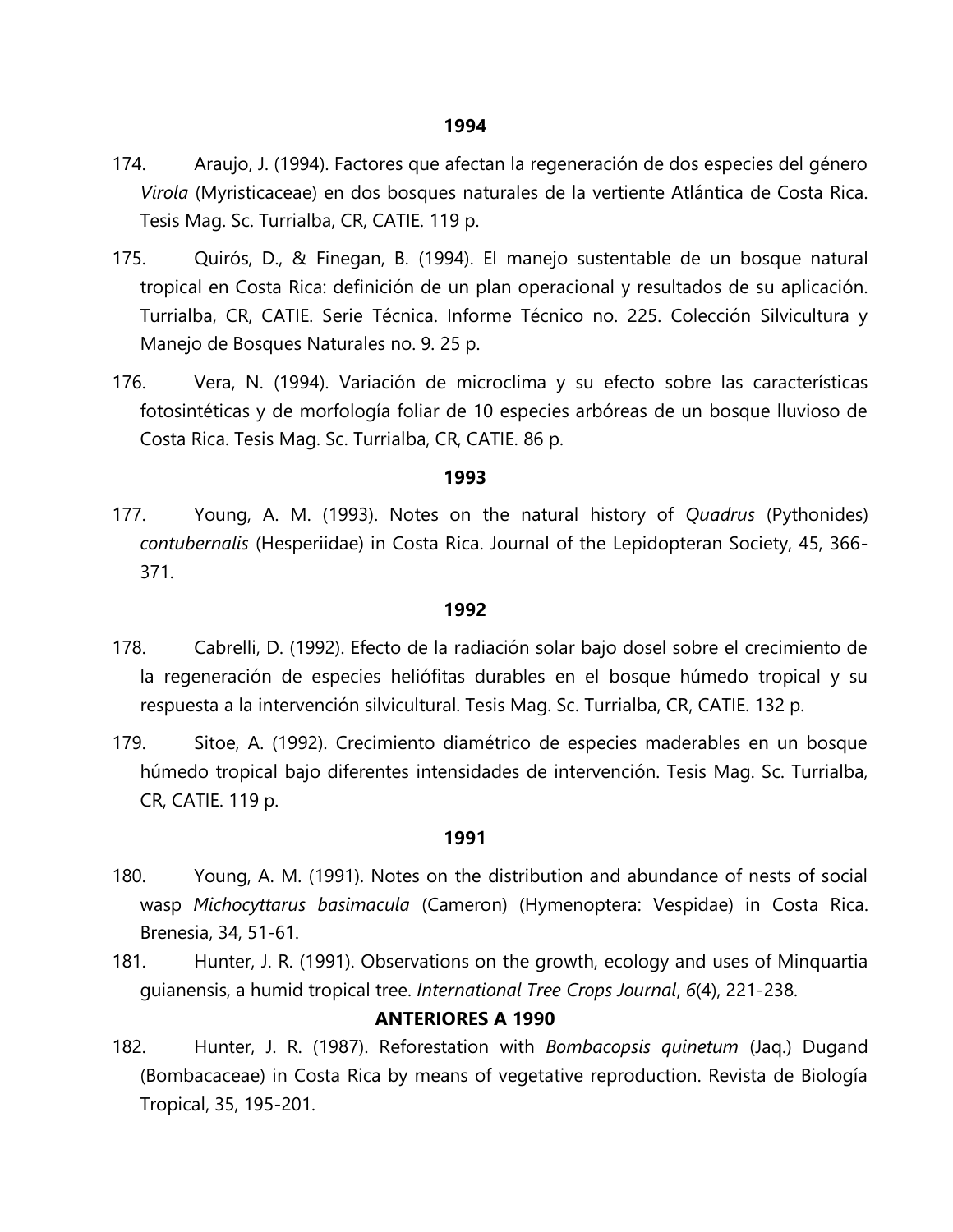- 183. Hunter, J. R. (1989). Seed dispersal and germination of *Enterolobium cyclocarpum* (Jacq.) Griseb. (Leguminosae: Mimosoideae): are megafauna necessary? Journal of Biogeography, 16, 369-378.
- 184. Young, A. M. (1970). Notes on the migration of *Urania fulgens* (Lepidoptera: Uraniidae) in Costa Rica. J. New York Entomol. Soc., 78, 60-70.
- 185. Young, A. M. (1971). Mimetic association in natural populations of tropical papilionid butterflies. J. New York Entomol. Soc., 79, 210-244.
- 186. Young, A. M. (1971). Mimetic associations in natural populations of tropical butterflies. Life history and structure of a tropical dry forest breeding population of *Battus polydamus*. Rev. Biol. Trop., 19, 210-240.
- 187. Young, A. M. (1971). Roosting in the Spotted-Antbird in Costa Rica. Condor, 73, 367-368.
- 188. Young, A. M. (1971). Wing coloration and reflectance in Morpho butterflies as related to reproductive behavior and escape from avian predators. Oecologia, 7, 209-222.
- 189. Young, A. M. (1972). Adaptive strategies of feeding and predator-avoidance in the larvae of the neotropical butterfly, *Morpho peleides limpida* (Lepidoptera: Morphidae). J. New York Entomol. Soc., 80, 66-82.
- 190. Young, A. M. (1972). Interactions of *Phileathria dido* (Heliconiinae) and *Vistorina steneles* (Nymphalinae) at *Stachytarpheta flowers* in Costa Rica: evidence against mimetic association. Acta Biologica Venezolana, 8, 1-17.
- 191. Young, A. M. (1972). On the life cycle and natural history of *Hymenitis nero* (Lepidoptera: Ithomiidae) in Costa Rica. Psyche, 79, 284-294.
- 192. Young, A. M. (1973). Cicada populations on palms on tropical forest. Principes, 17, 3-9.
- 193. Young, A. M. (1973). Notes on the biology of the butterfly, *Heliconius cydno* (Lepidoptera: Heliconiinae) in Costa Rica. Wasmann J. Biol., 31, 337-350.
- 194. Young, A. M. (1973). Notes on the life cycle and natural history of *Parides arcas mylotes* (Papilionidae) in a Costa Rican premontane wet forest. Psyche, 80, 1-21.
- 195. Young, A. M. (1973). The comparative ethology and ecology of several species of Morpho butterflies in Costa Rica. Studies Neotrop. Fauna, 8, 17-50.
- 196. Young, A. M. (1973). The life cycle of *Dircenna relata* (Ithomiidae) in Costa Rica. J. Lepid. Soc., 27, 258-267.
- 197. Young, A. M. (1974). Further observations on the natural history of *Philaethria dido* (Lepidoptera: Nymphalidae: Heliconiinae). J. New York Entomol. Soc., 82, 30-41.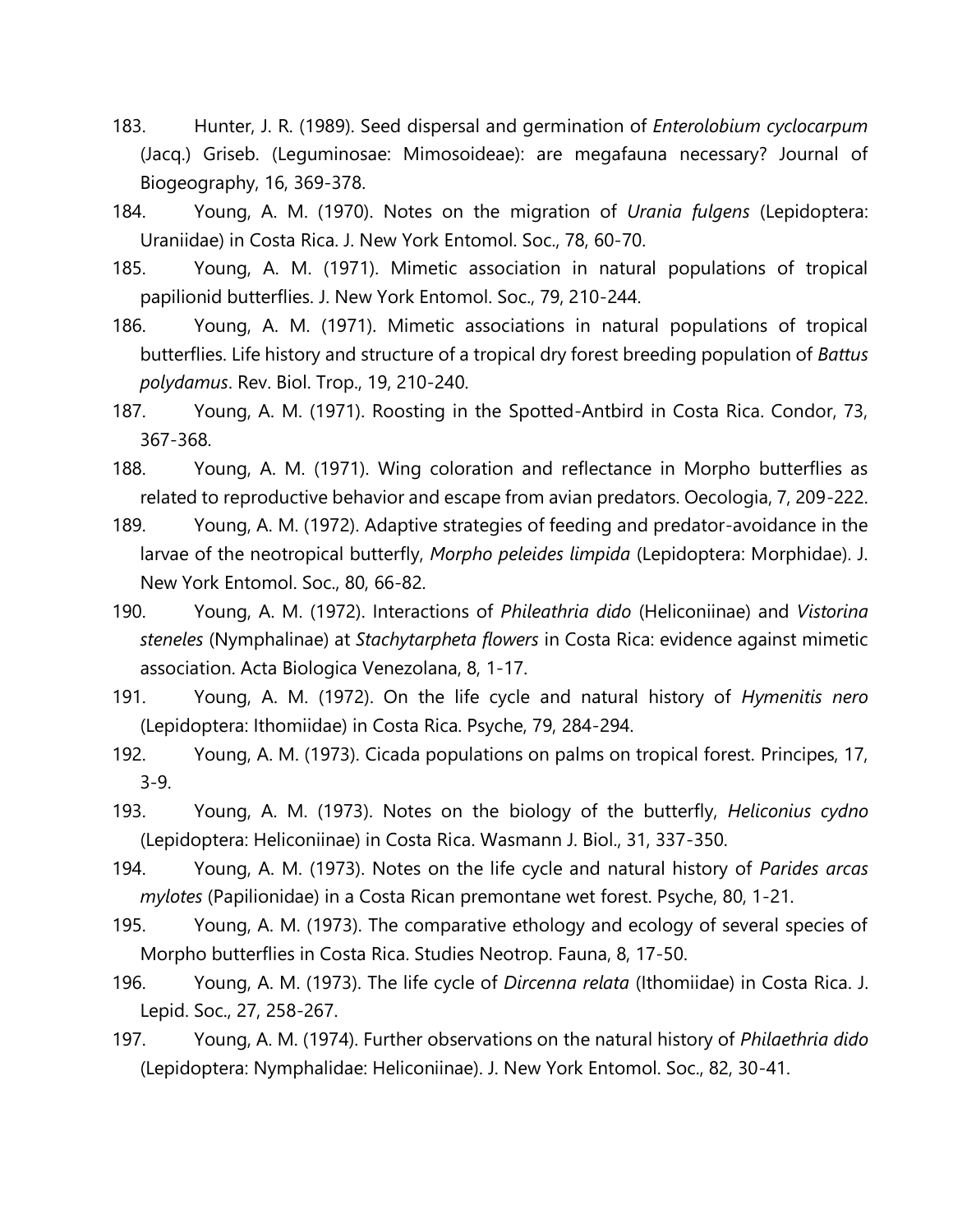- 198. Young, A. M. (1974). Notes on the biology of *Pteronymia notilla* (Ithomiidae) in a Costa Rican mountain forest. J. Lepid. Soc., 28, 257-268.
- 199. Young, A. M. (1974). On the biology of *Godyris zavaleta caesiopicta* (Lepidoptera: Nymphalidae: Ithomiinae). Entomol. News, 85, 227-238.
- 200. Young, A. M. (1975). Observations on the life cycle of *Heliconius hecale zuleika* (Hewitson) in Costa Rica. Pan-Pacific Entomologist, 51, 76-85.
- 201. Young, A. M. (1976). Notes on the biology of *Hypothyris euclea* (Lepidoptera: Nymphalidae: Ithomiinae) in Costa Rica. Pan-Pacific Ent., 53, 104-113.
- 202. Young, A. M. (1976). Notes on the faunistic complexity of cicadas (Homoptera: Cicadidae) in northern Costa Rica. Rev. Biol. Trop., 24,267-279.
- 203. Young, A. M. (1976). Notes on the foraging of the giant tropical ant *Paraponera clavata* (Formicidae: Ponerinae) on two plants in tropical wet forest. J. Georgia Ent. Soc., 11. 41-51.
- 204. Young, A. M. (1976). Studies on the biology of *Heliconius charitonius* L. (Nymphalidae: Heliconiinae) in Costa Rica. Pan-Pacific Ent., 52, 291-303.
- 205. Young, A. M. (1977). A human sweat-mediated defense against multiple attacks by the wasp *Polybia diguetana* in northeastern Costa Rica. Biotropica, 10, 73-74.
- 206. Young, A. M. (1977). New record of the neotropical katydid *Celidophylla albimacula* (Orthoptera: Tettigoniidae: Pseudophyllinae) and parasitism, from Costa Rica. Ent. News, 88, 210-212.
- 207. Young, A. M. (1977). Notes on the defoliation of coconut palm (*Cocos nucifera*) by the butterfly *Opsiphanes quiteria quirinus* (Lepidoptera: Brassolidae) in northeastern Costa Rica. Deutschen Ent. Zeitsch., 24, 353-365.
- 208. Young, A. M. (1977). Studies on the biology of *Parides iphidamas* (Papilionidae: Troidini) in Costa Rica. J. Lepid. Soc., 31, 100-108.
- 209. Young, A. M. (1978). Disappearances of eggs and larvae of *Heliconius* butterflies (Nymphalidae: Heliconiinae) in northeastern Costa Rica. Ent. News, 89, 81-89.
- 210. Young, A. M. (1978). Spatial properties of niche separation among *Eueides* and *Dryas* butterflies (Lepidoptera: Nymphalidae: Heliconiinae) in Costa Rica. J. New York Ent. Soc., 86, 2-19.
- 211. Young, A. M. (1978). The biology of the butterfly *Aeria eurimedea agna* (Nymphalidae: Ithomiinae: Oleriini) in Costa Rica. J. Kansas Ent. Soc., 51-1-10.
- 212. Young, A. M. (1979). Arboreal movement and tadpole-carrying behavior of *Dendrobates pumilio* Schmidt (Anura, Dendrobatidae) in northeastern Costa Rica. Biotropica, 11, 238-239.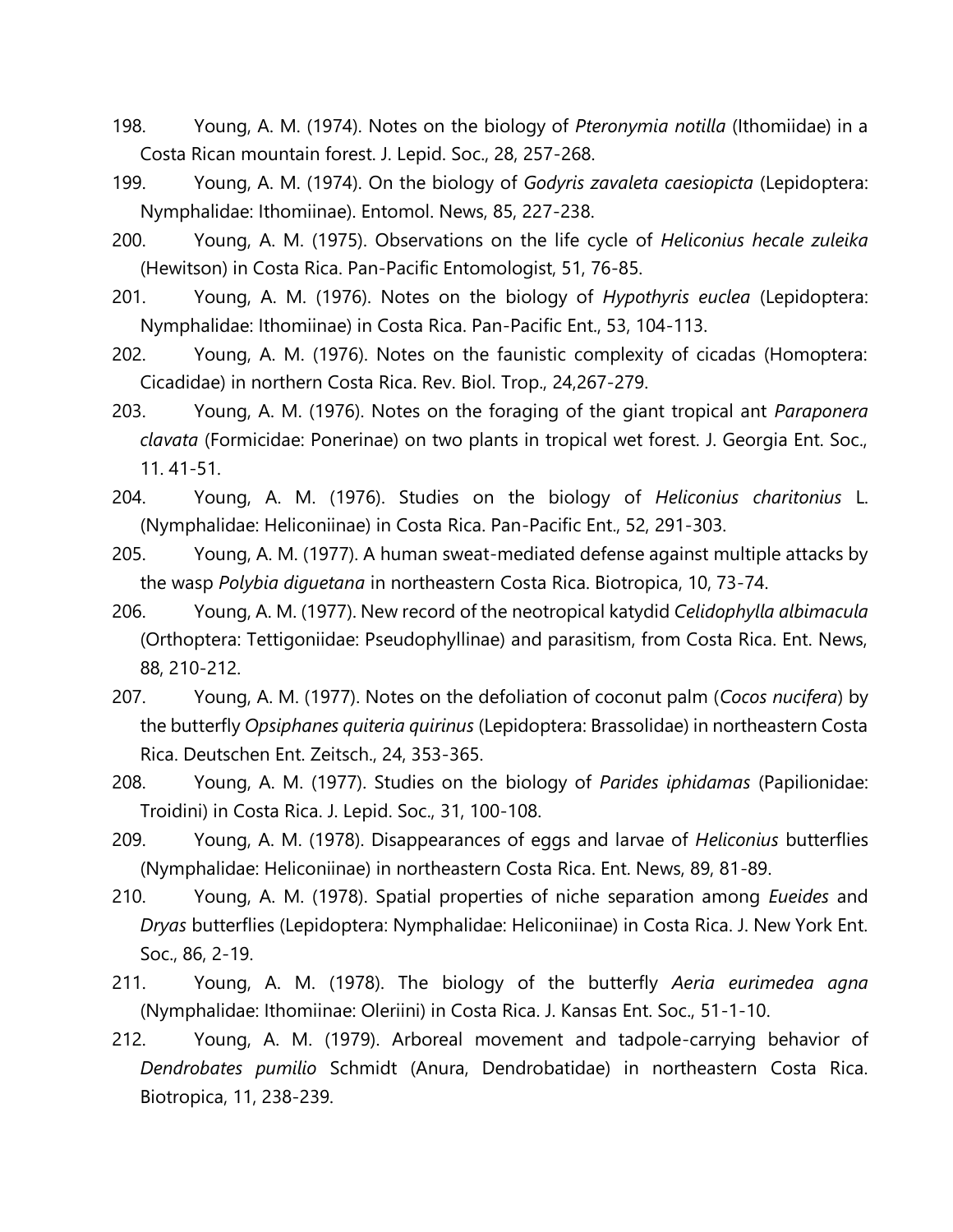- 213. Young, A. M. (1979). Attacks by the army ant *Eciton burchelli* on nests of the social paper wasp *Polistes erythrocephalus* in northeastern Costa Rica. J. Kansas Entomol. Soc., 52, 759-768.
- 214. Young, A. M. (1979). *Historis odius* (Nymphalidae) sucking on cocoa seeds (Sterculiaceae) in Northeastern Costa Rica. Journal of the Lepidopterists Society, 33, 201- 203.
- 215. Young, A. M. (1979). Notes on a population outbreak of the beetle *Uroplata* sp. (Coleoptera: Chrysomelidae) on the tree *Bunchosia pilosa* (Malpighiaceae) in Costa Rica. J. New York, Ent. Soc., 87, 289-298.
- 216. Young, A. M. (1979). Oviposition of the butterfly *Battus belus varus* Kollar (Papilionidae: Papilioninae: Troidini). J. Lepid., Soc. 33, 56-57.
- 217. Young, A. M. (1979). Weather and the regulation of *Hypothyris euclea* (Lepidoptera: Nymphalidae: Ithomiinae) populations in northeastern Costa Rica. J. Lepid. Soc., 33, 68- 69.
- 218. Young, A. M. (1980). Comparative experimental studies on the distribution and abundance of cocoa-pollinating midges (Diptera: Ceratopogonidae: Forcipomyia and other genera) in two cocoa farms in Costa Rica: Agronomic Implications. Proc. 27<sup>th</sup> meeting of Tropical Region, American Society for Horticultural Sciences, 23, 125-132.
- 219. Young, A. M. (1980). Environmental partitioning in lowland tropical rain forest cicadas. J. New York Ent. Soc. 88, 86-101.
- 220. Young, A. M. (1980). Feeding and oviposition in the giant tropical damselfly *Megaloprepus coerulatus* (Drury) in Costa Rica. Biotropica, 12, 237-239.
- 221. Young, A. M. (1980). Nectar robbing of "four-o´clocks," *Mirabilis jalapa* (Nyctaginaceae) by the social paper wasp *Epipona guerini* (Vespidae: Polistinae: Polybiini) in Costa Rica. Biotropica, 12, 222-223.
- 222. Young, A. M. (1980). Notes on the behavioral ecology of *Perrhybris lypera* (Pieridae) in northeastern Costa Rica. J. Lepid. Soc. 34, 36-47.
- 223. Young, A. M. (1980). Notes on the interaction of the Neotropical bug *Paryphes blandus* Horvath (Hemiptera: Coreidae) with the vine *Anguria warscewiczii* Hook. b. (Cucurbitaceae). Brenesia, 17, 43-48.
- 224. Young, A. M. (1980). Observations on feeding aggregations of *Orthemis ferruginea* (Fabricius) in Costa Rica (Anisoptera: Libellulidae). Odonatologica, 9, 325-328.
- 225. Young, A. M. (1980). Observations on the aggregation of adult cicadas (Homoptera: Cicadidae) in tropical forest. Can. J. Zool, 58, 711-722.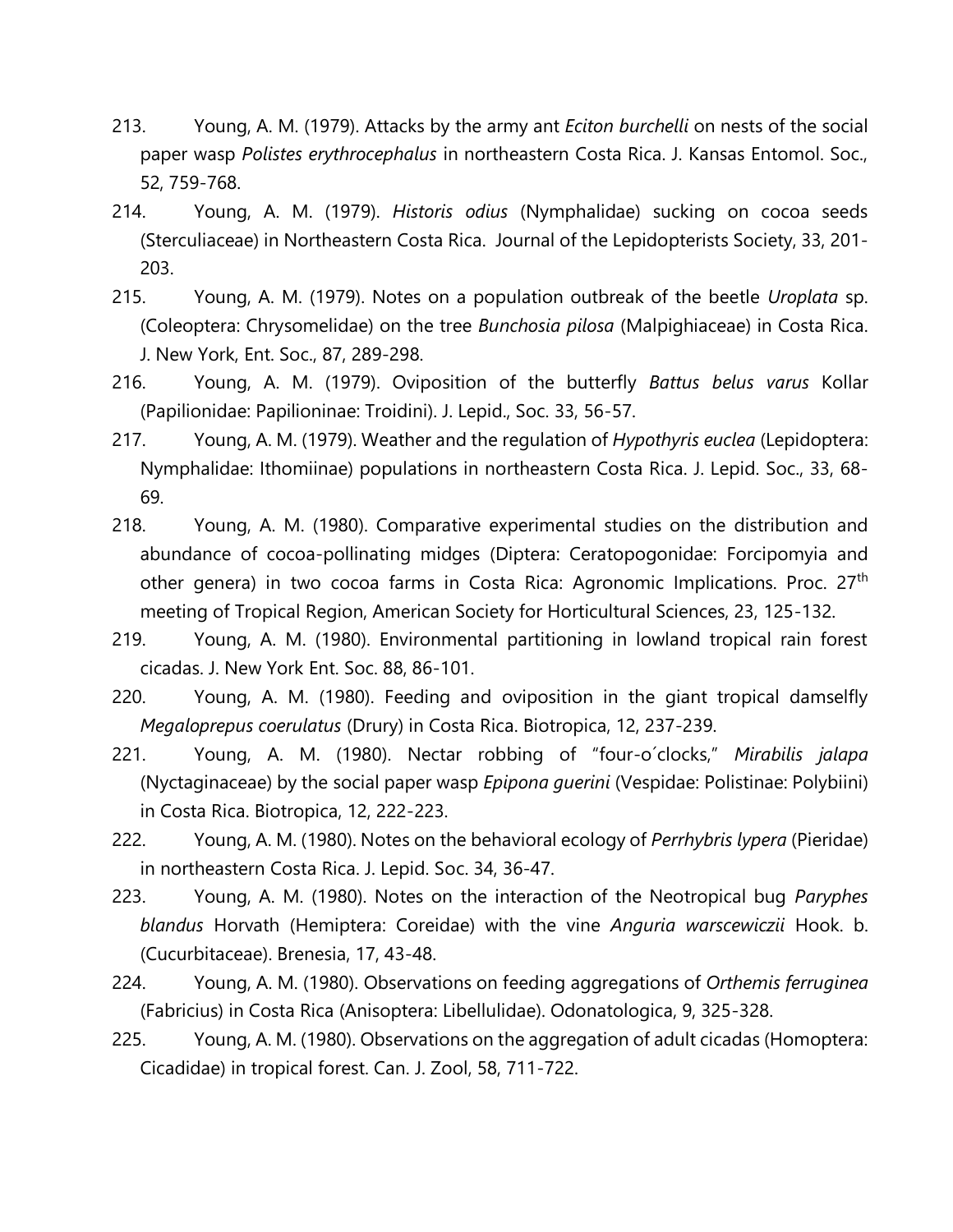- 226. Young, A. M. (1980). On the patchy distribution of onychophorans in two cocoa plantations in northeastern Costa Rica. Brenesia, 17, 43-48.
- 227. Young, A. M. (1980). Over-exploitation of larval host plants by the butterflies *Heliconius cydno* and *Heliconius sapho* (Lepidoptera: Nymphalidae: Heliconiinae: Heliconiini) in Costa Rica? Journal of the New York Entomological Society, 88, 217-227.
- 228. Young, A. M. (1980). Oviposition by *Heliconius hecale* (Nymphalidae: Heliconiinae) on a grass inflorescences in Costa Rica. J. Lepid. Soc, 34, 66-68.
- 229. Young, A. M. (1980). Temporal selection for communicatory optimization: The dawn-dusk shorus as an adaptation in tropical cicadas. The American Naturalist, 117, 826- 829.
- 230. Young, A. M. (1981). Giant neotropical ant *Paraponera clavate* visits *Heliconia pogonantha* flower bracts in premontane tropical rain forest. Biotropica, 13, 223.
- 231. Young, A. M. (1981). Notes of the moth *Pericopus leucophaea* Walker (Lepidoptera: Pericopidae) as a defoliator of the tree *Vernonia patens* H. B. K. (Compositae) in northeastern Costa Rica. Journal New York Entomological Society, 89, 204-213.
- 232. Young, A. M. (1981). Notes on seasonality and habitat associations of tropical cicadas (Homoptera: Cicadidae) in premontane and montane tropical moist forest in Costa Rica. J. New York Entomological Society, 89, 123-142.
- 233. Young, A. M. (1981). Notes on the oviposition microhabitat of the giant tropical damesfly *Megaloprepus coerulatus* (Drury) (Zygoptera: Pseudostigmatidae). Tombo (Japan), 23, 17-21.
- 234. Young, A. M. (1982). Effects of shade cover and availability of midge breeding sites on pollinating midge populations and fruit set in two cocoa farms. Journal of Applied Ecology, 19, 47-63.
- 235. Young, A. M. (1982). Hindtibial defensive spurs in the neotropical sphinx moth *Amplypteris gannascus*? J. Lepid. Soc., 36, 155-156.
- 236. Young, A. M. (1982). Notes on the natural history of *Morpho granadensis polybaptus* Butles (Lepidoptera: Nymphalidae: Morphinae), and its relation to that of *Morpho peleides limpida* Butler. J. New York Entomological Society, 90, 35-54.
- 237. Young, A. M. (1983). Nectar and Pollen Robbing of *Thunbergia grandiflora* by Trigona Bees in Costa Rica. Biotropica, 15, 78-80.
- 238. Young, A. M. (1983). Patterns of distribution and abundance of ants (Hymenoptera: Formicidae) in three Costa Rican cocoa farm localities. Sociobiology, 8, 51-76.
- 239. Young, A. M. (1984). Ithomiine butterflies associated with non-antbird droppings in Costa Rican tropical rain forest. J. Lepid. Soc., 38, 61-63.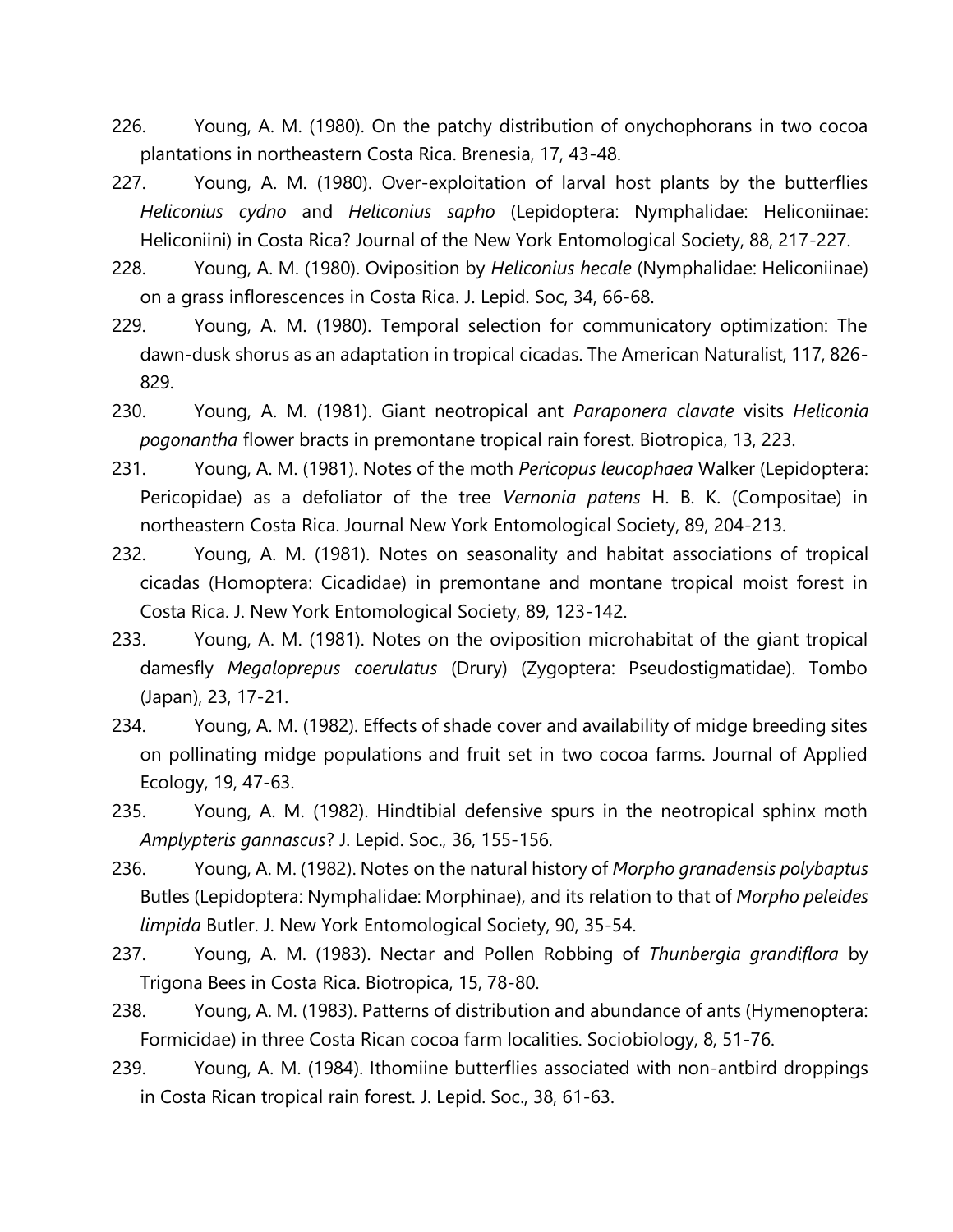- 240. Young, A. M. (1984). On the evolution of cicada x host-tree associations in Central America. *Acta Biotheorica*, 33, 163-198.
- 241. Young, A. M. (1984). Phenological patterns of reproduction in *Senna fructicosa* (Mill.) Orwin & Barneby (Casealpinaceae) and a pod associate, *Pellaea sticta* (Dallas) (Heteroptera: Pentatomidae) in Costa Rican tropical rain forest. J. Kansas Entomological Society, 57, 413-422.
- 242. Young, A. M. (1985). Natural history notes for *Aellopos ceculus* (Cramer) (Sphingidae) in northeastern Costa Rica. Journal Lepid. Soc., 39, 330-333.
- 243. Young, A. M. (1985). Natural history notes on *Astraptes* and *Urbanus* (Hesperiidae) in Costa Rica. J. Lepidopteran Society, 39, 215-223.
- 244. Young, A. M. (1985). Natural history notes on *Brassolis isthmia* Bates (Lepidoptera: Nymphalidae: Brassolinae) in northeastern Costa Rica. J. Res. Lepid, 24, 385-392.
- 245. Young, A. M. (1985). Notes on the natural history of *Papilio victorinus* Doubl. (Papilionidae) in northeastern Costa Rica. J. Lepid. Soc., 38, 237-242.
- 246. Young, A. M. (1986). Natural history notes for the social paper wasp *Polistes erythrocephalus* Latreille (Hymenoptera: Vespidae: Polistinae) in Costa Rica. Journal of Kansas Entomological Society, 59, 712-722.
- 247. Young, A. M. (1986). Notes on a Costa Rican "Monkey Slug" (Limacodidae). Journal of the Lepidopteran Society, 40, 69-71.
- 248. Young, A. M. (1986). Occurrence of Diptera on tree-trunk mosses in a Costa Rican tropical rain forest. Pan-Pacific Entomology, 62, 203-208.
- 249. Young, A. M. (1986). Presence of an orchid bee (*Euglossa* sp.) nest and an ant (*Crematogaster limata palans* Forel) nest in a cacao pod (Theobroma cacao L.) (Hymenoptera: Apidae: Bombinae: Formicidae: Myrmediinae, resp.). Entomological News, 97, 156-162.
- 250. Young, A. M. (1987). Notes on fluctuations of *Azeta versicolor* (Fabricius) populations on *Gliricidia sepium* (Jacq.) (Fabaceae) in northeastern Costa Rica. Journal of the Lepidopteran Society, 41, 14-18.
- 251. Young, A. M. (1987). Oviposition by *Parides arcas mylotes* Bates (Papiliomidae: Troidini) on a grass leaf-blade in Costa Rica. Journal of the Lepidopteran Society, 41, 117- 118.
- 252. Young, A. M., & Carolan, M. E. (1976). Daily instability of communal roosting in the neotropical butterfly *Heliconius charitonius* (Lepidoptera: Nymphalidae, Heliconiinae). J. Kansas Entomol. Soc., 49, 346-359.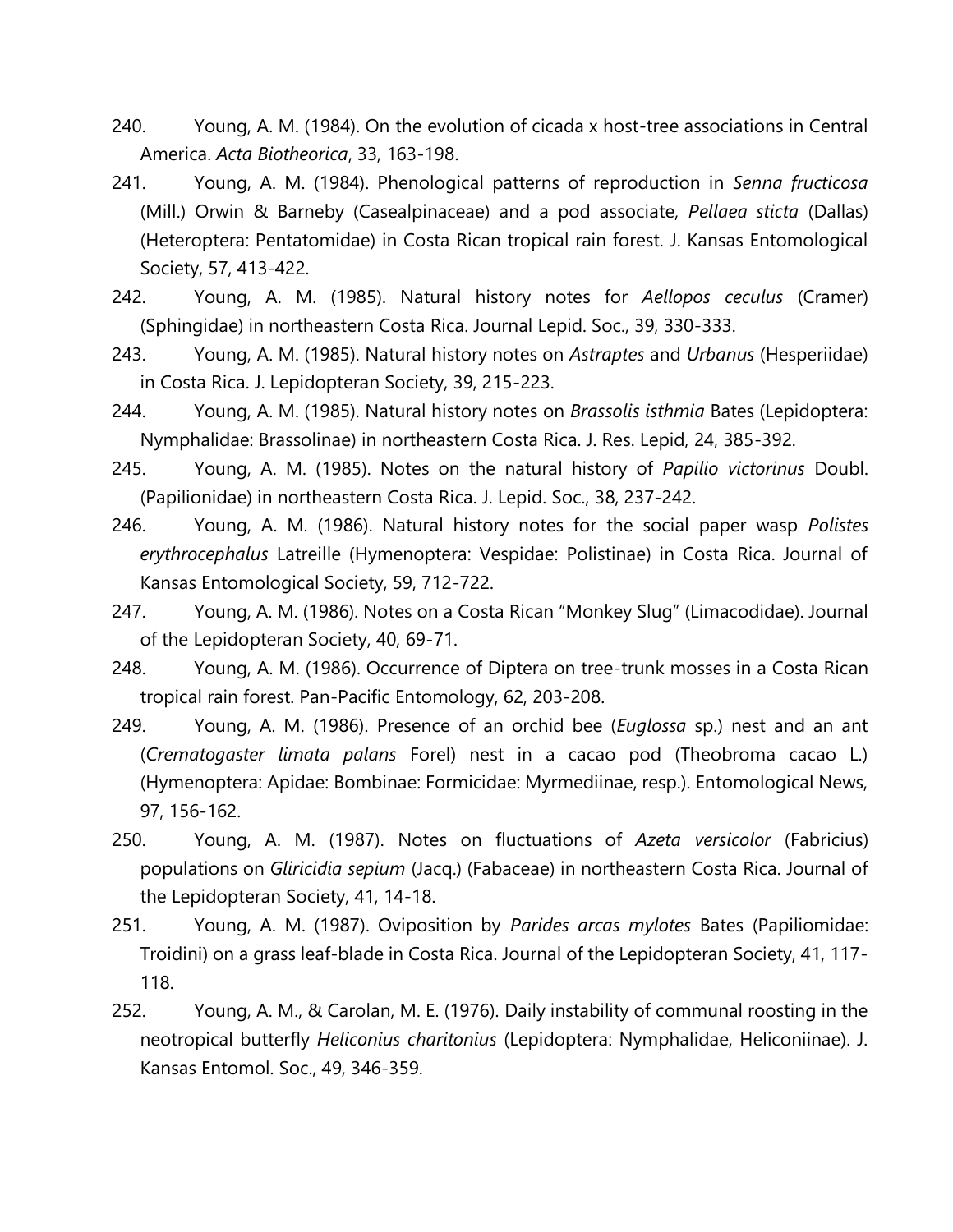- 253. Young, A. M., & Hermann, H. R. (1980). Notes on foraging of the giant tropical ant *Paraponera clavata* (Hymenoptera: Formicidae: Ponerinae). J. Kansas Ent. Soc. 53, 35-55.
- 254. Young, A. M., & Moffett, M. W. (1979). Behavioral regulatory mechanisms in populations of the butterfly *Mechanitis isthmia* (Lepidoptera: Nymphalidae: Ithomiinae) in Costa Rica: Adaptations to host plants in secondary and agricultural habitats. Deutschen Ent. Zeitschr., 26, 21-38.
- 255. Young, A. M., & Moffett, M. W. (1979). Studies on the population biology of the tropical butterfly *Mechanitis isthmia* in Costa Rica. Amer. Midl. Nat., 101, 309-319.
- 256. Young, A. M., & Moffett, M. W. (1979). Studies on the Population Biology of the Tropical Butterfly *Mechanitis isthmia* in Costa Rica. The American Midland Naturalist, 101, 309-319.
- 257. Young, A. M., & Muyshondt, A. (1972). Biology of Morpho Polyphemus in El Salvador. J. New York Entomol. Soc., 80, 18-42.
- 258. Young, A. M., & Muyshondt, A. (1973). The biology of *Morpho peleides* in Central America. Carib. J. Sci., 13, 1-49.
- 259. Young, A. M., & Muyshondt, A. (1974). Ecological studies on the butterfly *Victorina stelenes* (Lepidoptera: Nymphalidae) in Costa Rica and El Salvador. Studies on the Neotrop. Fauna, 9, 155-176.
- 260. Young, A. M., & Muyshondt, A. (1975). Studies on the natural history of Central America butterflies in the family cluster Satyridae-Brassolidae-Morphidae (Lepidoptera: Nymphaloidae). III. *Opsiphanes tamarindi* and *Opsiphanes cassina* in Costa Rica and El Salvador. Studies on the Neotropical Fauna, 10, 19-56.
- 261. Young, A. M., & Muyshondt, A. (1985). Notes on *Caligo* Memnon Filder and *Caligo atreus* Kollar (Lepidoptera: Nymphalidae: Brassolinae) in Costa Rica and El Salvador. J. Res. Lepid., 24, 154-175.
- 262. Young, A. M., & Platt, M. E. (1989). Leaf damage from herbivory in relation to extrafloral to extrafloral nectaries and and activity in *Davilla nitida* (Vahl) Kubitzki (Dilleniaceae) in Costa Rica. Caribbean Journal Science, 25, 230-233
- 263. Young, A. M., & Stein, D. (1976). Studies on the evolutionary biology of the neotropical nymphalid butterfly *Anartia fatima* in Costa Rica. Milwaukee Public Museum Contribut in Biology and Geology, N8, 29 p.
- 264. Young, A. M., (1983). Egg placement by *Phoebis* (Pieridae) on Cassia (Leguminosae) "anticipates" the tropical rainy season. J. Lepid. Soc., 37, 313-317.